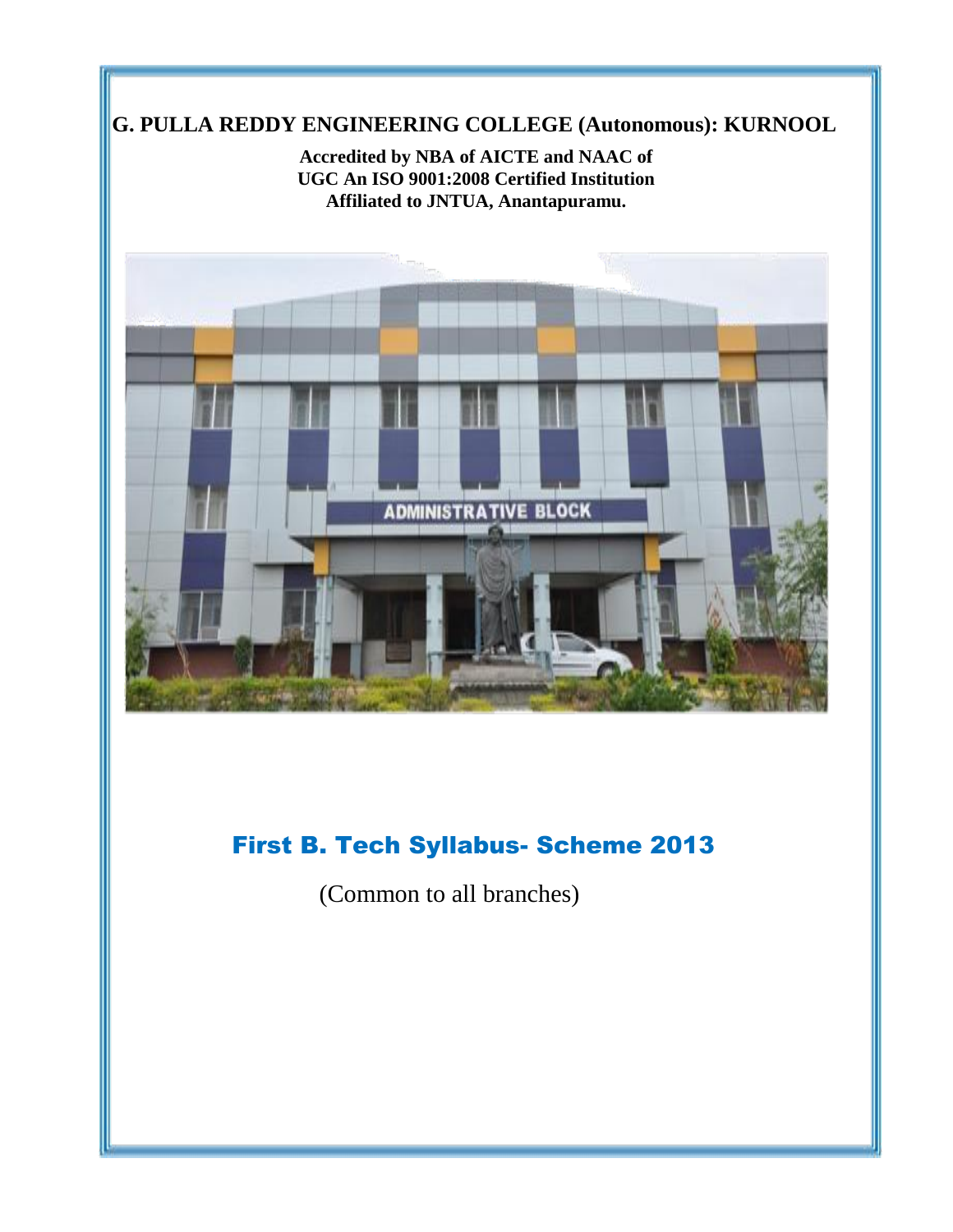# **G. PULLA REDDY ENGINEERING COLLEGE (Autonomous): KURNOOL Four year B. Tech Course (Scheme – 13)**

# **Scheme of instruction and Examination (Effective from 2013-14)**

**Proposed Course Structure for First & Second Semester for Scheme 2013**

 **Course numbering Scheme:**

**M E 1 0 5**

**ME** - Code for the department offering the course CE,ME,EC,EE,CS,BS,HU

- **1** -Level of the course 1,2,3,4 for UG 8&9 for PG **-**
- **05** -Specific code for the course **-**

# **List of Courses common for all UG Programs**

| S. No                           | <b>Course No</b>          | <b>Course Title</b>               |  |  |  |  |
|---------------------------------|---------------------------|-----------------------------------|--|--|--|--|
|                                 | <b>Basic Science Core</b> |                                   |  |  |  |  |
| 1                               | <b>BS101</b>              | <b>Engineering Mathematics-I</b>  |  |  |  |  |
| $\overline{2}$                  | <b>BS102</b>              | <b>Engineering Mathematics-II</b> |  |  |  |  |
| 3                               | <b>BS103</b>              | <b>Applied Physics</b>            |  |  |  |  |
| $\overline{4}$                  | <b>BS104</b>              | <b>Applied Physics Lab</b>        |  |  |  |  |
| 5                               | <b>BS105</b>              | <b>Engineering Chemistry</b>      |  |  |  |  |
| 6                               | <b>BS106</b>              | <b>Engineering Chemistry Lab</b>  |  |  |  |  |
| <b>Engineering Science Core</b> |                           |                                   |  |  |  |  |
|                                 | <b>CS101</b>              | <b>Computer Programming</b>       |  |  |  |  |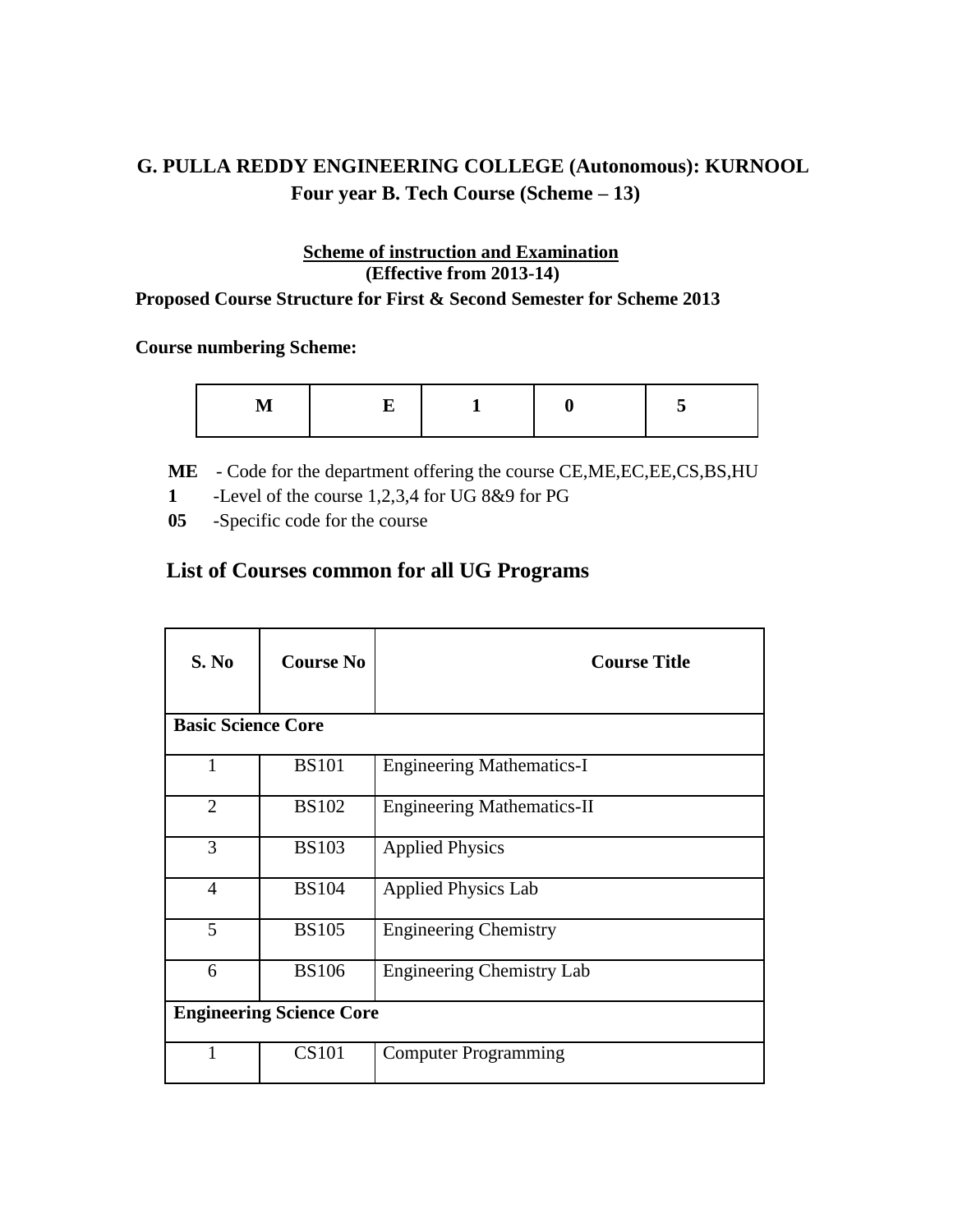| $\overline{2}$ | CS102                                     | <b>Computer Programming Lab</b>         |
|----------------|-------------------------------------------|-----------------------------------------|
| 3              | <b>ME101</b>                              | <b>Engineering Drawing</b>              |
| $\overline{4}$ | <b>ME102</b>                              | <b>Engineering Workshop</b>             |
| 5              | <b>CE101</b>                              | <b>Engineering Mechanics</b>            |
| 6              | <b>EE101</b>                              | Elements of Electrical Engineering      |
| $\overline{7}$ | EC101                                     | <b>Basic Electronics Engineering</b>    |
|                | <b>Humanities and Social Science Core</b> |                                         |
| $\mathbf{1}$   | <b>HU101</b>                              | Professional Communications and English |
| $\overline{2}$ | HU102                                     | Phonetics & Communication Skills Lab    |
|                | <b>Mandatory Learning Courses</b>         |                                         |
| 1              | <b>ML101</b>                              | <b>Environmental Studies</b>            |
| $\overline{2}$ | ML102                                     | Professional Ethics and Human Values    |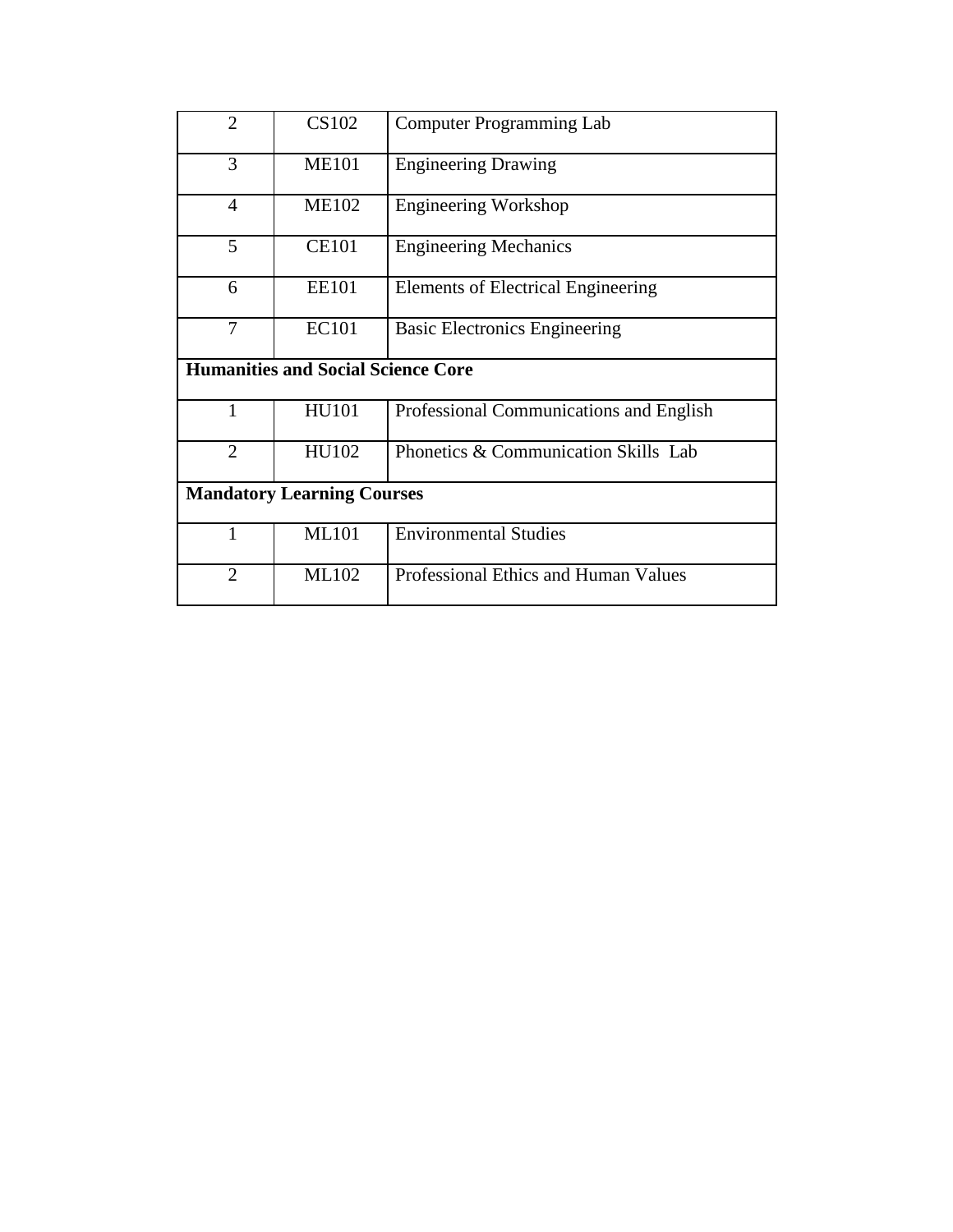# **Scheme of instruction and Examination (Effective from 2013-14)**

# **FIRST / SECOND SEMESTER**

| S No             | <b>Course</b><br>N <sub>0</sub> | <b>Course Title</b>                                  |                |                | <b>Scheme of</b><br><b>Instruction</b><br>periods/week |                          |                             |                                                      |                              | <b>Scheme of Examination</b> |  |
|------------------|---------------------------------|------------------------------------------------------|----------------|----------------|--------------------------------------------------------|--------------------------|-----------------------------|------------------------------------------------------|------------------------------|------------------------------|--|
|                  |                                 |                                                      | <b>Credits</b> | L              | T                                                      | ${\bf P}$                | End<br>Exam<br><b>Marks</b> | <b>Internal</b><br><b>Assessment</b><br><b>Marks</b> | <b>Total</b><br><b>Marks</b> |                              |  |
| 1.               | <b>BS105</b>                    | <b>Engineering Chemistry</b>                         | $\overline{4}$ | $\overline{4}$ | $\overline{\phantom{a}}$                               | $\overline{\phantom{m}}$ | 70                          | 30                                                   | 100                          |                              |  |
| 2.               | <b>BS101</b><br><b>BS102</b>    | Engineering Mathematics-I / II                       | $\overline{4}$ | $\overline{3}$ | $\mathbf{1}$                                           | $\overline{\phantom{0}}$ | 70                          | 30                                                   | 100                          |                              |  |
| 3.               | <b>BS103</b>                    | <b>Applied Physics</b>                               | $\overline{4}$ | 3              | $\mathbf{1}$                                           | $\overline{a}$           | 70                          | 30                                                   | 100                          |                              |  |
| $\overline{4}$ . | <b>EC101</b>                    | <b>Basic Electronics Engineering</b>                 | $\overline{4}$ | $\overline{3}$ | $\mathbf{1}$                                           | $\overline{\phantom{0}}$ | 70                          | 30                                                   | 100                          |                              |  |
| 5.               | <b>CE101</b>                    | <b>Engineering Mechanics</b>                         | $\overline{5}$ | $\overline{4}$ | $\mathbf{1}$                                           | $\overline{a}$           | 70                          | 30                                                   | 100                          |                              |  |
| 6.               |                                 | ML102 Professional Ethics and<br><b>Human Values</b> | $\overline{2}$ | $\overline{2}$ | $\overline{\phantom{a}}$                               | $\qquad \qquad -$        |                             | 100                                                  | 100                          |                              |  |
| $\overline{7}$   | <b>BS106</b>                    | <b>Engineering Chemistry Lab</b>                     | $\overline{2}$ |                |                                                        | $\overline{2}$           | 70                          | 30                                                   | 100                          |                              |  |
| 8                | <b>BS104</b>                    | <b>Applied Physics Lab</b>                           | $\overline{2}$ |                |                                                        | $\overline{2}$           | 70                          | 30                                                   | 100                          |                              |  |
| 9                | <b>ME102</b>                    | <b>Engineering Workshop</b>                          | $\overline{2}$ |                | $\overline{\phantom{a}}$                               | $\overline{2}$           | 70                          | 30                                                   | 100                          |                              |  |
|                  |                                 |                                                      | 29             | 19             | $\overline{\mathbf{4}}$                                | 6                        | 560                         | 340                                                  | 900                          |                              |  |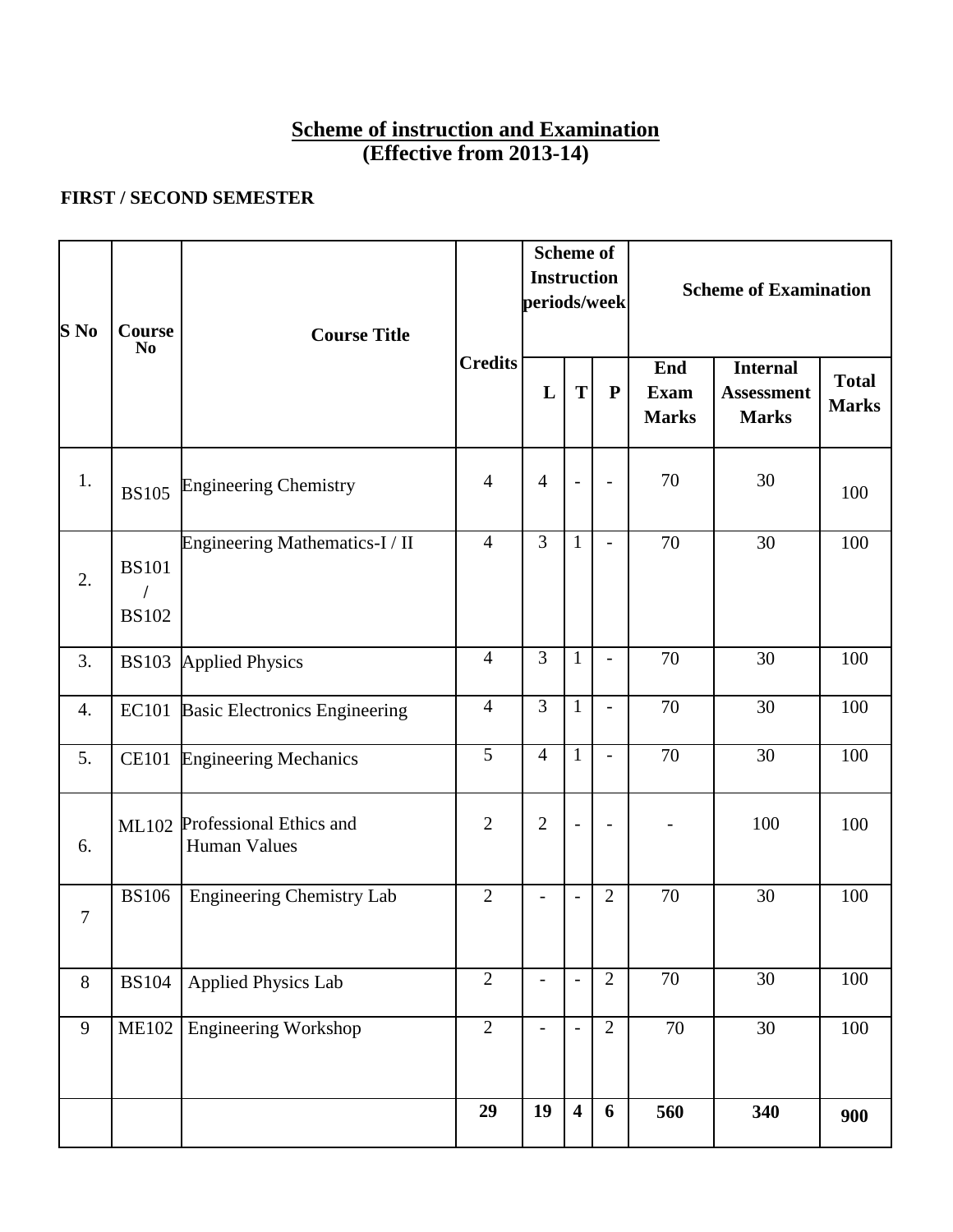# **FIRST / SECOND SEMESTER**

| $S$ No           | <b>Course</b>                            | <b>Course Title</b>                          |                | <b>Scheme of</b><br><b>Instruction</b><br><b>Scheme of Examination</b><br>periods/week |                          |                |                                    |                                                      |                              |
|------------------|------------------------------------------|----------------------------------------------|----------------|----------------------------------------------------------------------------------------|--------------------------|----------------|------------------------------------|------------------------------------------------------|------------------------------|
|                  | N <sub>0</sub>                           |                                              | <b>Credits</b> | L                                                                                      | T                        | $\mathbf{P}$   | End<br><b>Exam</b><br><b>Marks</b> | <b>Internal</b><br><b>Assessment</b><br><b>Marks</b> | <b>Total</b><br><b>Marks</b> |
| 1.               | <b>CS101</b>                             | <b>Computer Programming</b>                  | $\overline{4}$ | $\overline{4}$                                                                         | $\overline{a}$           | $\overline{a}$ | 70                                 | 30                                                   | 100                          |
| 2.               | <b>BS101</b><br>$\prime$<br><b>BS102</b> | Engineering Mathematics-I/<br>$\rm II$       | $\overline{4}$ | $\overline{3}$                                                                         | $\mathbf{1}$             | $\overline{a}$ | 70                                 | $\overline{30}$                                      | 100                          |
| 3.               | HU101                                    | Professional Communications<br>and English   | $\overline{4}$ | $\overline{4}$                                                                         | $\overline{a}$           | $\overline{a}$ | 70                                 | 30                                                   | 100                          |
| $\overline{4}$ . | <b>EE101</b>                             | <b>Elements of Electrical</b><br>Engineering | $\overline{4}$ | $\overline{3}$                                                                         | $\mathbf{1}$             | $\overline{a}$ | 70                                 | 30                                                   | 100                          |
| 5.               | <b>ME101</b>                             | <b>Engineering Drawing</b>                   | 5              | $\overline{2}$                                                                         | $\overline{3}$           | $\overline{a}$ | 70                                 | 30                                                   | 100                          |
| 6.               | <b>ML101</b>                             | <b>Environmental Studies</b>                 | $\overline{2}$ | $\overline{3}$                                                                         | $\overline{a}$           |                | $\overline{a}$                     | 100                                                  | 100                          |
| 7.               | CS102                                    | <b>Computer Programming Lab</b>              | $\overline{2}$ | $\overline{\phantom{a}}$                                                               | $\overline{a}$           | $\overline{3}$ | 70                                 | 30                                                   | 100                          |
| 8.               | HU102                                    | Phonetics & Communication<br>Skills Lab      | $\overline{2}$ |                                                                                        | $\overline{\phantom{a}}$ | $\overline{2}$ | 70                                 | 30                                                   | 100                          |
|                  |                                          |                                              | 27             | 19                                                                                     | 5                        | 5              | 490                                | 310                                                  | 800                          |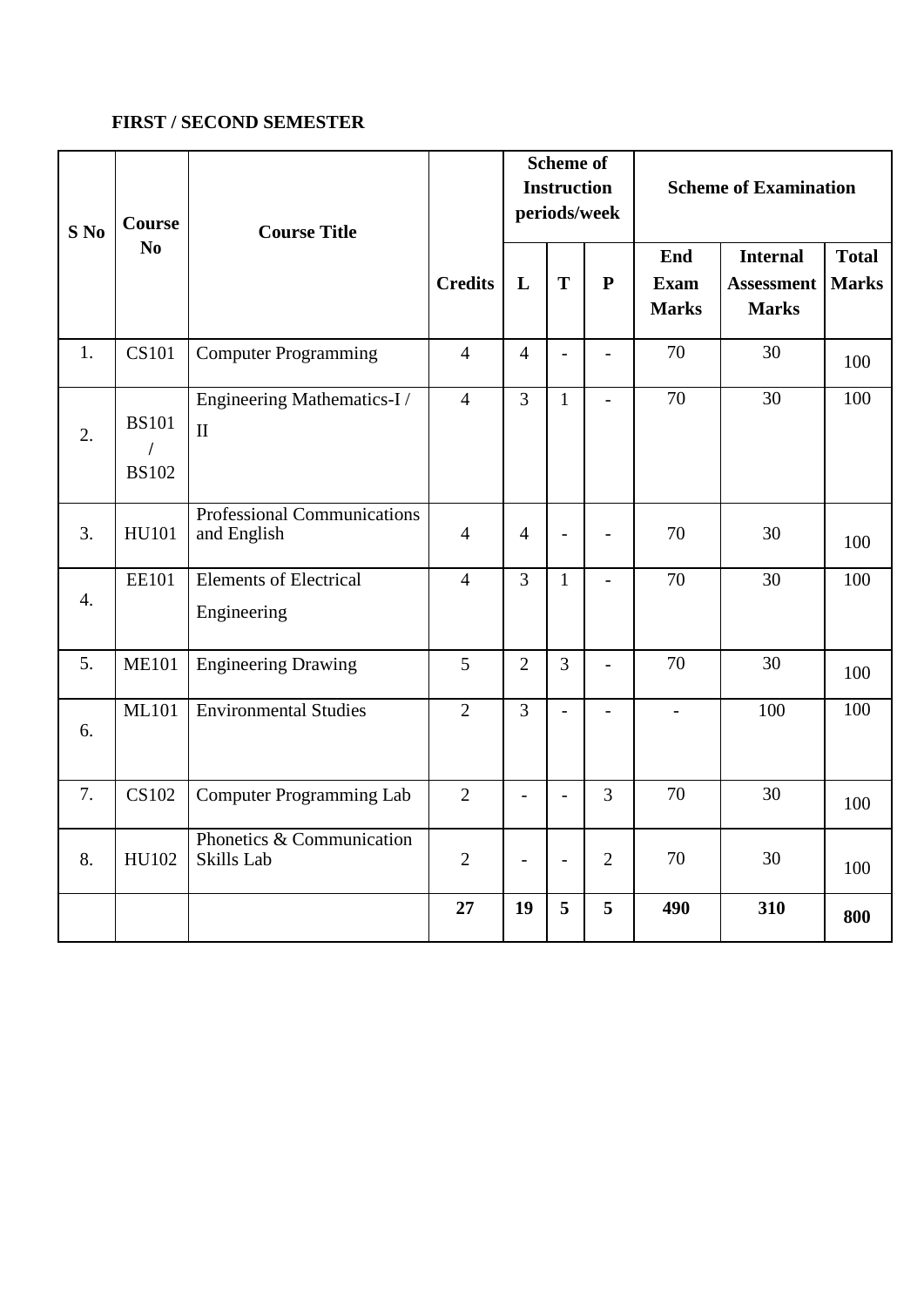# **BS101: Engineering Mathematics-I (EM1) (Common for all branches of I B.Tech)**

**Scheme : 2013 Internal Assessment : 30**<br>End Exam : 70 **End Exam End Exam Duration : 3 Hrs**

| IJ |  |
|----|--|
|    |  |

#### **Course Outcomes:**

At the end of the course, **s**tudents will be able to

- 1. Specify standard methods for solving Differential Equations, identify different types of higher order differential equations and their applications
- 2. Find Laplace transform for a given function and solving differential equations using Laplace transform
- 3. Solve the Rolle"s and Lagrange"s theorems, represent a function in a series form using Taylor"s series, apply partial derivatives to study maxima and minima
- 4. Evaluate double and triple integrals to find the area and volume of a given region
- 5. Evaluate gradient, divergent, curl also apply Green"s, Stoke"s and Gauss-divergence theorems to evaluate line integrals, surface integrals and volume integrals

#### **Unit: 1 DIFFERENTIAL EQUATIONS**

First order and first degree of differential equations: Exact, non-exact equations, linear and non- linear equations. Applications: Newton"s law of cooling, law of natural growth and decay, L-R, C-R circuits.

#### **Unit: 2**

#### **HIGHER ORDER DIFFERENTIAL EQUATIONS**

Homogeneous linear differential equations of second and higher order with constant coefficients with RHS of the type  $e^{ax}$ , sinax,  $x^n$ ,  $e^{ax}$  v, v(x). General case: Applications to L-C-R circuits

#### **Unit: 3**

#### **LAPLACE TRANSFORMS**

Laplace transform of standard functions, first shift theorem, periodic function. Transforms of derivatives and integrals, multiplication and division by t. Inverse Laplace transform. Convolution theorem. Application of Laplace transform to ordinary differential equations.

#### **Unit: 4**

#### **DIFFERENTIAL CALCULUS**

Rolle's theorem, Lagrange's mean value theorem. Taylor's and Maclaurin's series. Jacobian, maxima and minima of functions of two variables. Lagrangian method of multipliers with three variables only.

#### **Unit: 5 MULTIPLE INTEGRALS**

Double integrals, change of order of integration, change to polar coordinates. Area and volumes by double integration. Triple integrals: Volume by triple integrals.

**Unit: 6 VECTOR CALCULUS**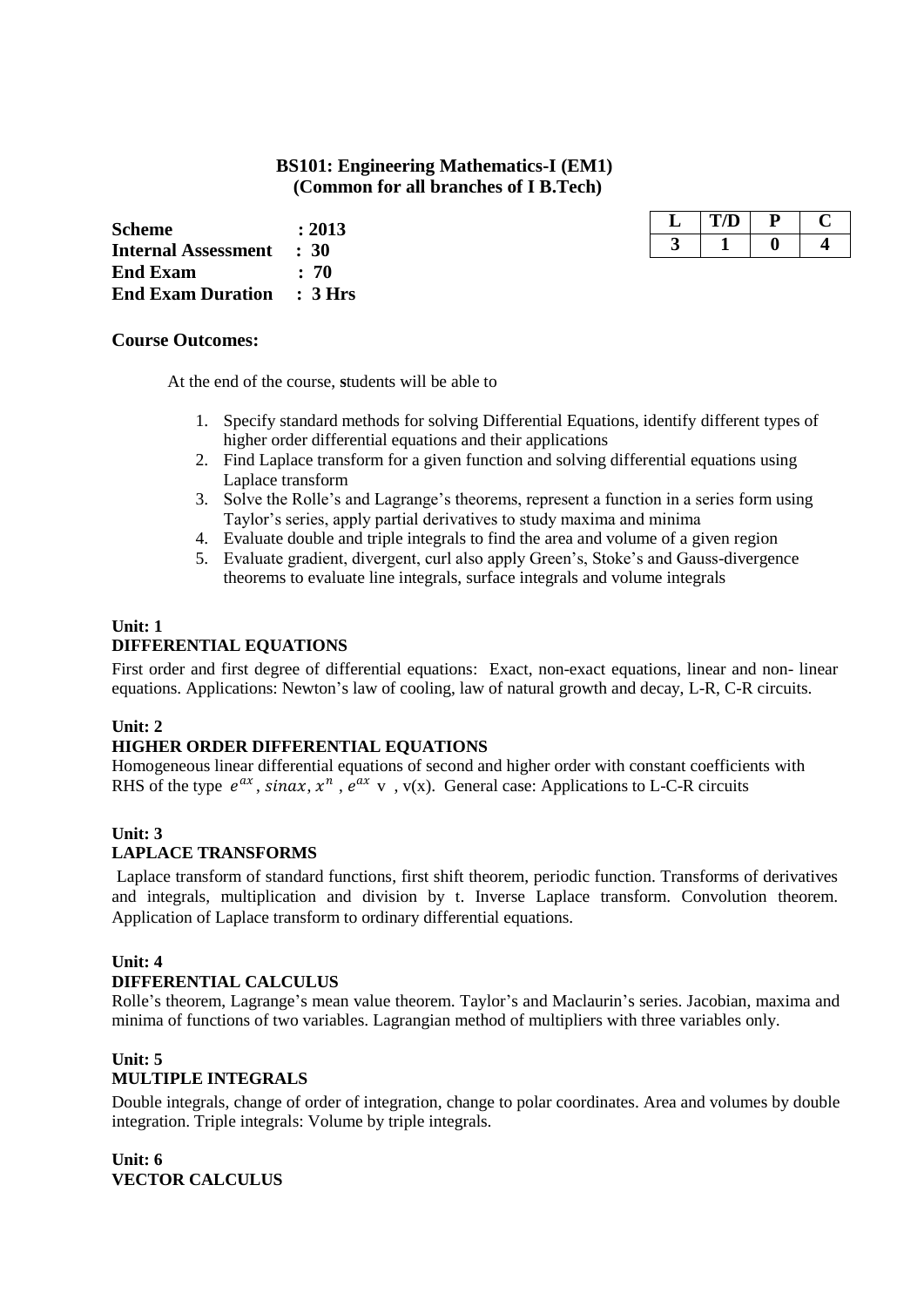Divergence, Curl, Gradient. Solenoidal and irrotational vectors, repeated operations by del. Green's, Stoke"s and Gauss - Divergence theorem (Statement only), Applications to theorems. **Text Books:**

- 1. B.S. Grewal, Higher Engineering Mathematics, Khanna Publishers, 40<sup>th</sup> Edition, 2007
- 2. T.K.V.iyengar and others, A Text Book Of Engineering Mathematics, Vol. 1, S.Chand & Company, 12<sup>th</sup> Edition, 2012

#### **Reference Books:**

- 1. B.V. Ramana, Higher Engineering Mathematics , TMH Publishers, 2<sup>nd</sup> Edition, 2006
- 2. N.P.Bali and others, A Text Book of Engineering Mathematics , Lakshmi publishers,  $7<sup>th</sup>$  Edition, 2009
- 3. Erwyn Kreyszig, Advanced Engineering Mathematics , John Wiley,  $8<sup>th</sup>$  Edition, 2006

#### **NOTE:**

**End Exam:** The question paper for end examination shall consist of One Compulsory question consisting of objective type, fill in the blanks etc for 10 marks and for the remaining 60 marks student has to answer any four questions out of 6 questions for 15 marks each.

**Internal Assessment:** The question paper for sessional examination shall have one *compulsory* question carrying 6 marks and five other conventional (descriptive or analytical type) questions carrying 8 marks each. The compulsory question consists of objective type questions like the multiple choice, fill in the blanks etc. Apart from the compulsory question, the student has to answer any 3 from the remaining 5 conventional questions.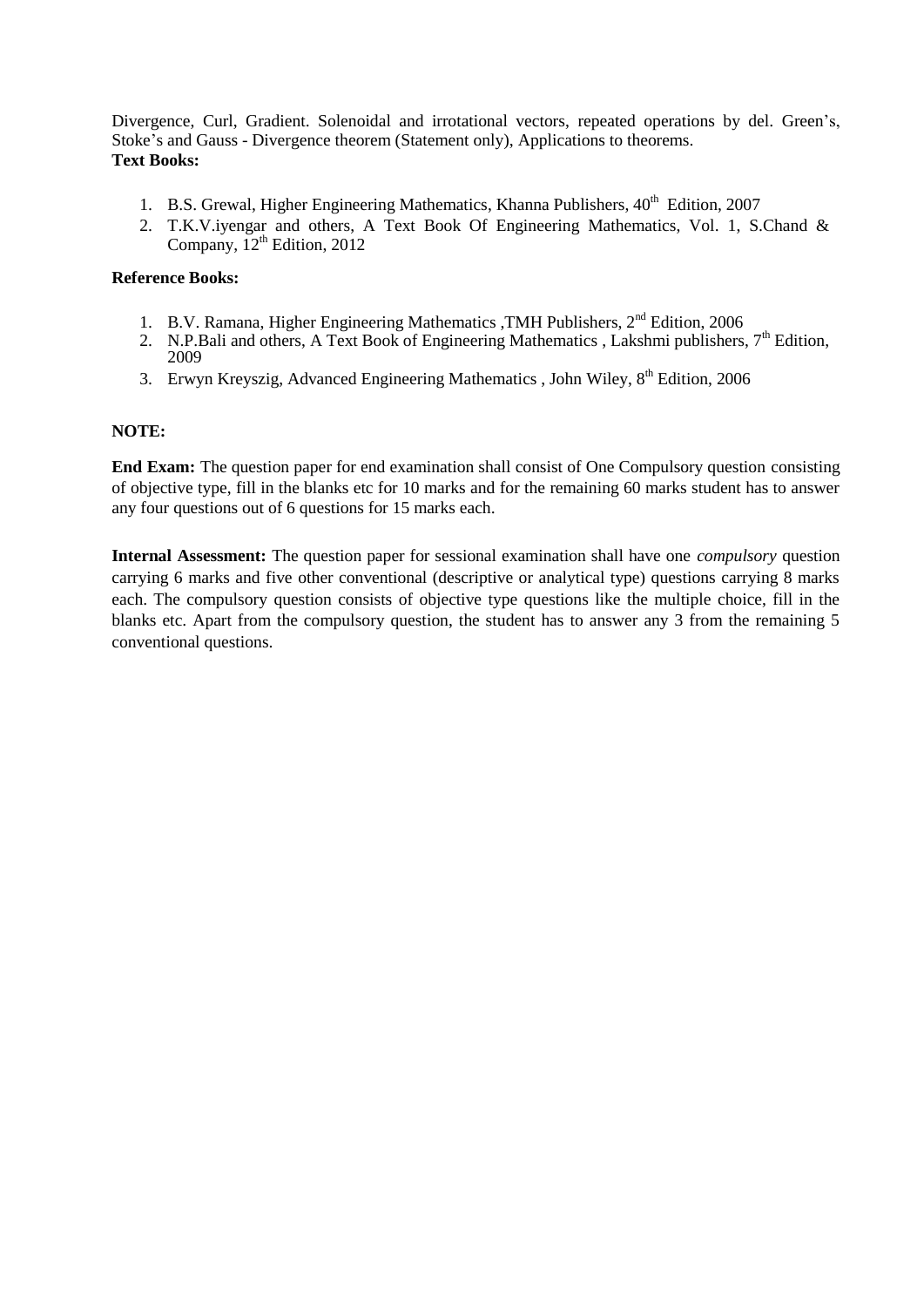# **BS102: Engineering Mathematics-II (EM2) (Common for all branches of I B.Tech)**

**Scheme : 2013 Internal Assessment: 30 End Exam : 70 End Exam Duration : 3 Hrs**

# **Course Outcomes:**

At the end of the course, **s**tudents will be able to

- CO1 Find the rank, eigen values and eigen vectors of matrix and reduce the quadratic form to Canonical form
- CO2 Utilize Numerical Methods and principles of least square methods in engineering problems
- CO3 Understand the Fourier series and its expansion
- CO4 Solve initial boundary value problems using Fourier Transforms
- CO5 Apply Z-transform in solving the Difference equations
- CO6 Use partial differential equations and method of separation of variables in solving one dimensional wave and one dimensional heat equations

#### **Unit: 1 MATRICES**

Rank of a matrix, Consistency of systems of linear equations, Rouche"s theorem (Statement only). Eigen values and eigen vectors, diagonalisation of a matrix. Cayley-Hamilton theorem, finding inverse of a matrix. Quadratic form, reduction of a quadratic form to canonical form by orthogonal transformation.

### **Unit: 2**

### **NUMERICAL METHODS**

Solution of Algebraic and Transcendental Equations – Method of False Position, Iteration method, Newton – Raphson method. Solution of Simultaneous Equations – Gauss Seidel teration method. Curve Fitting – Least square curve fitting – Fitting a straight line  $y = a + bx$ , Non-linear curve fitting  $y = a + bx$  $+$  cx<sup>2</sup>.

#### **Unit: 3 FOURIER SERIES**

Determination of Fourier coefficients, Dirichlet's conditions, Fourier series of Even and Odd functions, Functions having points of discontinuity, change of interval, half-range Fourier Sine and Cosine series, practical Harmonic Analysis.

#### **Unit: 4 FOURIER TRANSFORMS**

Infinite Fourier Transforms, Fourier Sine and Cosine transforms, Relation between Fourier and Laplace Transforms, Finite Fourier Sine and Cosine Transforms, Inverse Fourier Transforms, Applications of Fourier Transforms to Boundary value problems.

#### **Unit: 5 Z-TRASFORMS**

Z- Transforms, Inverse Z- Transformation, Properties: Damping rule, Shifting rule, Initial and final value theorem. Application of Z- Transforms to Difference equations.

#### **Unit: 6**

### **PARTIAL DIFFERENTIAL EQUATIONS**

Formation of partial differential equations by elimination of arbitrary constants and arbitrary functions. Linear equations of first order – Lagrange's Linear equation. Applications: Method of separation of variables, one dimensional wave equation, one dimensional Heat equation.

| D |  |
|---|--|
|   |  |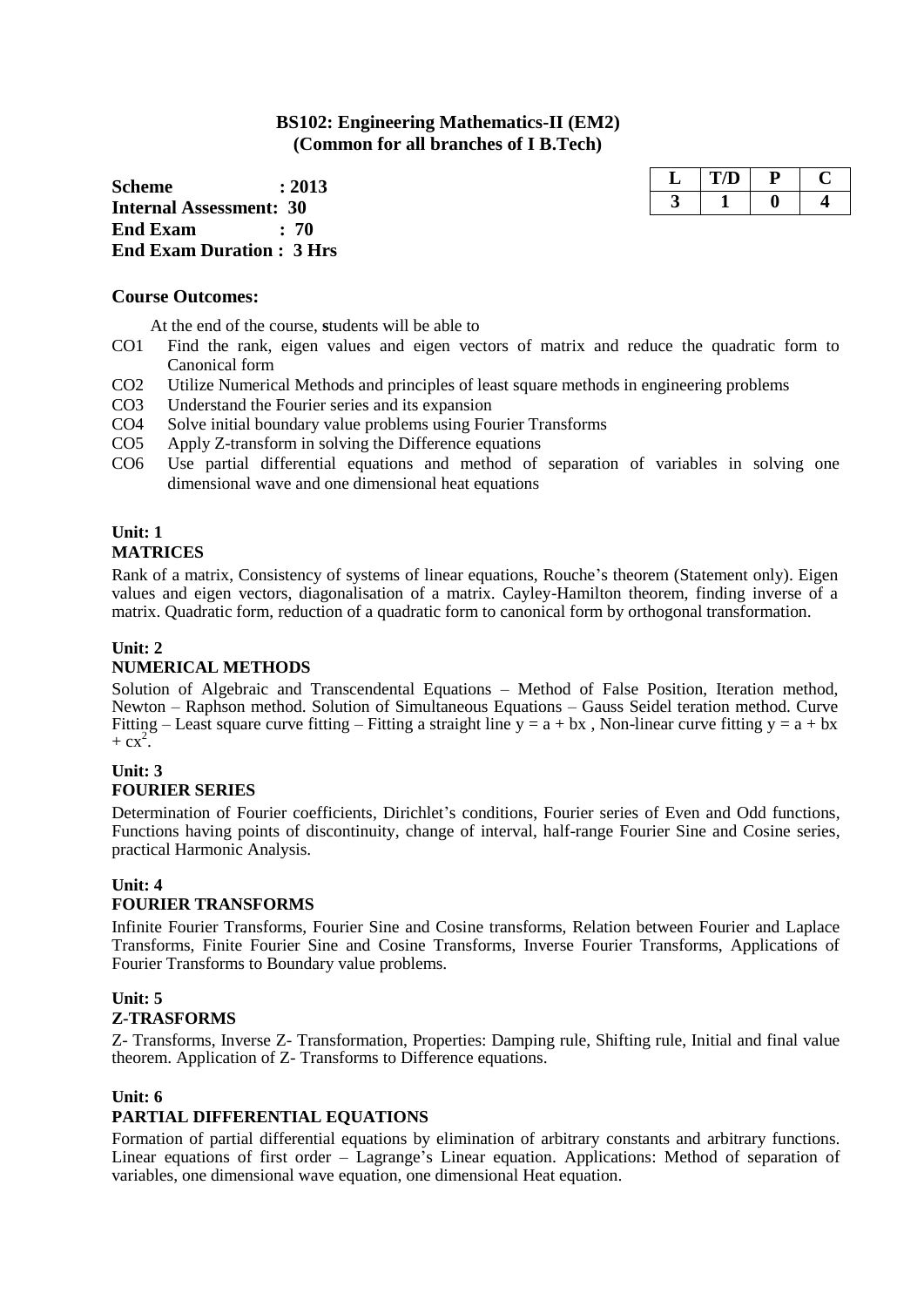#### **Text books:**

- 1. B.S.Grewal, Higher Engineering Mathematics, Khanna Publishers,  $40^{th}$  Edition, 2007.
- 2. T.K.V. ivengar and others, Mathematical Methods, S.Chand & Company, 7<sup>th</sup> Edition, 2012.

#### **Reference Books:**

- 1. Erwyn Kreyszig, Advanced Engineering Mathematics, John wiley, 8<sup>th</sup> Edition, 2006.
- 2. N.P.Bali and others, A Text Book of Engineering Mathematics, Lakshmi Publishers,  $7<sup>th</sup>$ Edition, 2009.
- 3. B.V.Ramana, Higher Engineering Mathematics, TMH Publishers, 2<sup>nd</sup> Edition, 2006.

#### **NOTE:**

**End Exam:** The question paper for end examination shall consist of One Compulsory question consisting of objective type, fill in the blanks etc for 10 marks and for the remaining 60 marks student has to answer any four questions out of 6 questions for 15 marks each.

**Internal Assessment:** The question paper for sessional examination shall have one *compulsory* question carrying 6 marks and five other conventional (descriptive or analytical type) questions carrying 8 marks each. The compulsory question consists of objective type questions like the multiple choice, fill in the blanks etc. Apart from the compulsory question, the student has to answer any 3 from the remaining 5 conventional questions.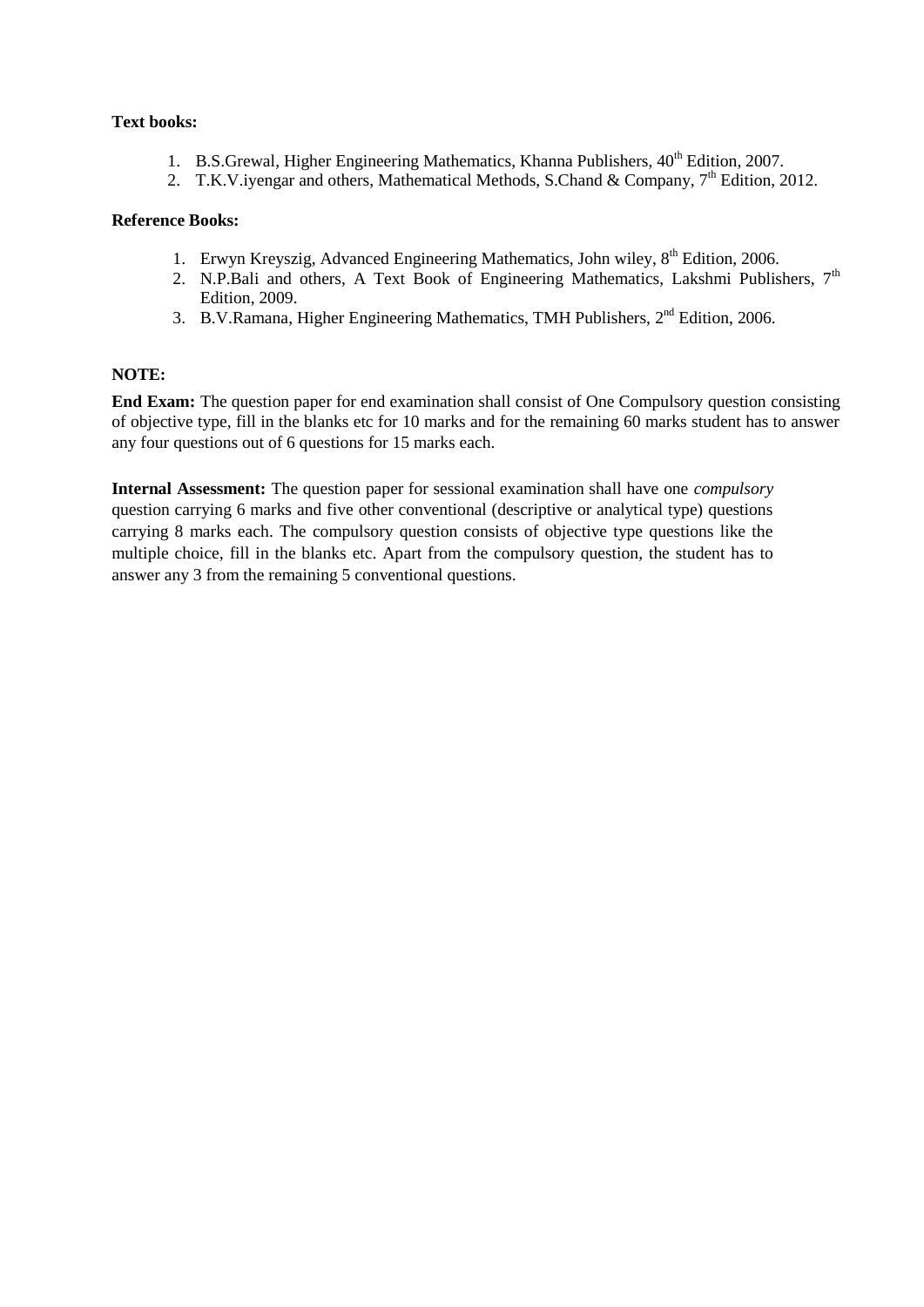# **BS103: Applied Physics (AP) (Common for all branches of I B.Tech)**

**Scheme : 2013 Internal Assessment : 30 End Exam : 70 End Exam duration : 3 hrs**

| ш |  |  |
|---|--|--|
|   |  |  |

#### **Course Outcomes:**

At the end of the course, **s**tudents will be able to

- 1. Learn the fundamental concepts of Acoustics of Buildings and Ultrasonics
- 2. Understand the wave nature of light by studying the concepts of Interference and Diffraction and their applications
- 3. Understand the Crystal systems, Miller indices and Packing factor
- 4. Understand the principle, theory, operations and applications of Lasers and Optical Fibres
- 5. Understand the properties and applications of Dia, Para, Ferro, Ferri, Anti-ferro magnetic materials and Superconductors
- 6. Understand and importance of Nanomaterials along with their Engineering applications and their Synthesis methods

#### **Unit: 1 ACOUSTICS AND ULTRASONICS**

Acoustics: Characteristics of musical sound-loudness, pitch, quality, Weber-Fechner law, decibel, absorption coefficient, reverberation, reverberation time, Sabine"s formula, acoustics of buildings

Ultrasonics: Introduction, Production methods- magnetostriction and piezoelectric methods, detection of ultrasonic waves, determination of velocity of ultrasonic waves, applications

#### **Unit: 2 PHYSICAL OPTICS**

Interferenec: Conditions for observing interference, interference due to thin films, wedge shaped films, Newton"s rings, applications of interference

Diffraction: Fresnel and Fraunhoffer diffraction, difference between interference and diffraction, Fraunhoffer diffraction at single slit, double slit, grating, circular aperture (qualitatively), resolving power, Rayleigh"s criteria, resolving power of telescope and grating.

### **Unit: 3**

#### **CRYSTALLOGRAPHY**

Space lattice, unit cell, crystal systems, Miller indices, Bravais lattices, interplanar spacing, No. of atoms per unit cell, coordination number, atomic radius, packing factor for SC, FCC, BCC, Bragg's Law, diffraction of X-rays, Bragg"s X-ray spectrometer

### **UNIT: 4**

#### **LASERS**

Introduction, characteristics of laser, spontaneous and stimulated emission of radiation, Einstein"s coefficients, population inversion, pumping mechanisms, laser types: Ruby laser, He-Ne laser, semiconductor laser, applications of laser, Industrial applications, and Medical applications.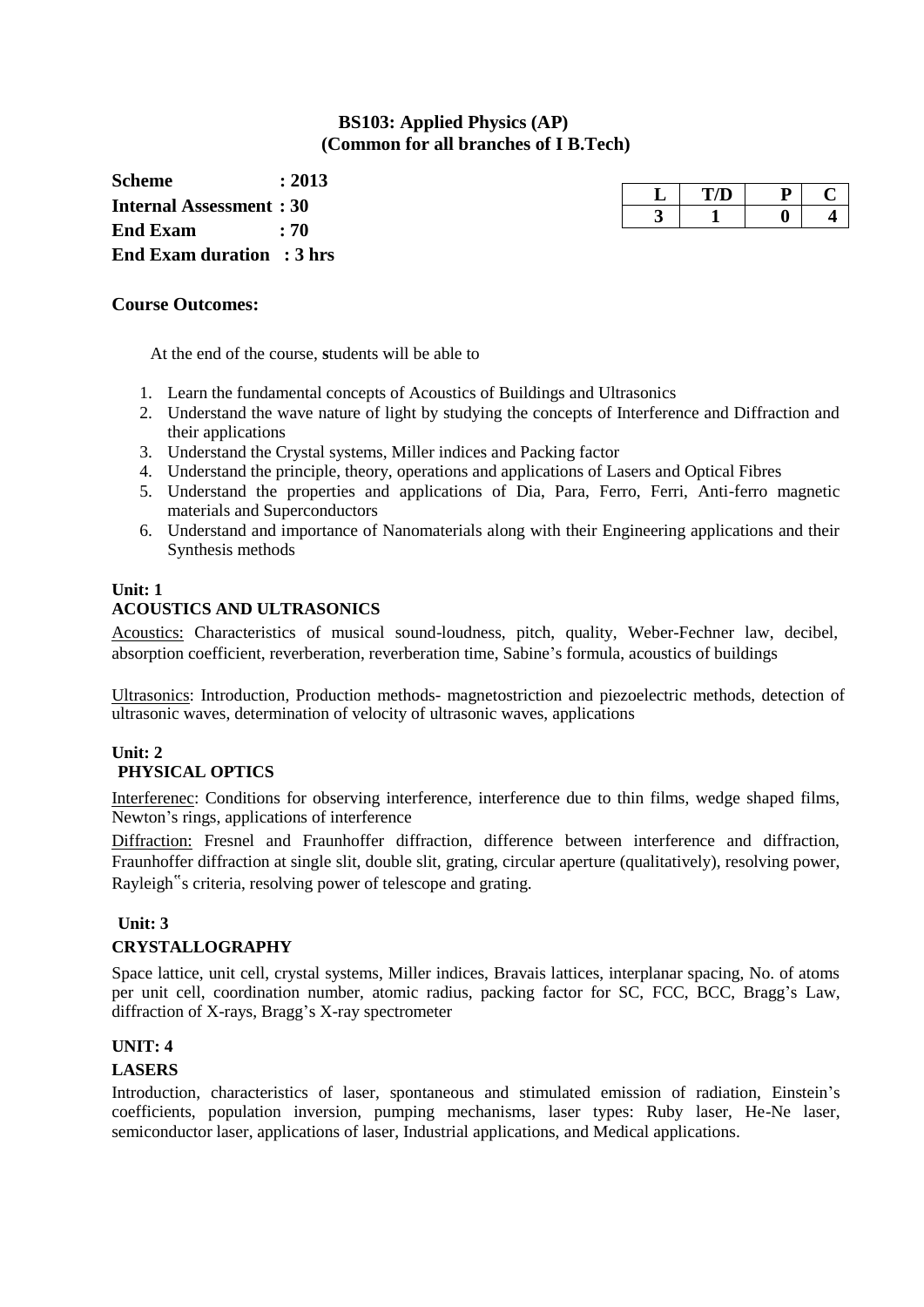# **UNIT: 5 FIBER OPTICS**

Principle and propagation of light in optical fibers, structure of optical fibers, numerical aperture ,acceptance angle, types of optical fibers (material, refractive index, mode), losses in fibers, optical fiber communication system, fiber optic sensors (displacement and pressure sensors ).

# **UNIT: 6 MATERIAL SCIENCE**

Magnetic Materials: Permeability, origin of magnetic moment, classification of magnetic materials, dia, para, ferro, ferri and antiferro magnetism, hysteresis curve and uses, soft and hard magnetic materials, applications: superconductivity and types, Meissner effect, high temperature superconductors applications

Nanotechnology: Introduction, properties of nanoparticles, synthesis of nanomaterials- ball milling method, sol-gel method, chemical vapour deposition method, applications of nanomaterials, carbon nanotubes-properties, types and fabrication methods, applications.

### **Text Books:**

- 1. Hitendra K Malik & A.K.Singh ,Engineering Physics, Tata McGraw Hill Education Pvt. Ltd. 2009
- 2. M.N.Avadhanulu and P.G.Kshirsagar,A Text Book of Engineering Physics, S.Chand & Company 2007
- 3. K.Raja Gopal,Engineering Physics, Printice Hall India. 2011

#### **Reference Books:**

- 1. S.O.Pillai, Solid State Physics, New Age International Publications 2005
- 2. Halliday, Resenick and Walker, Fundamentals of Physics ,  $9<sup>th</sup>$  edition John Wiley 2011
- 3. Ajoy Ghatak, Optics , Tata McGraw Hill Education Pvt. Ltd 2006

### **NOTE:**

**End Exam:** The question paper for end examination shall consist of One Compulsory question consisting of objective type, fill in the blanks etc for 10 marks and for the remaining 60 marks student has to answer any four questions out of 6 questions for 15 marks each.

**Internal Assessment:** The question paper for sessional examination shall have one *compulsory* question carrying 6 marks and five other conventional (descriptive or analytical type) questions carrying 8 marks each. The compulsory question consists of objective type questions like the multiple choice, fill in the blanks etc. Apart from the compulsory question, the student has to answer any 3 from the remaining 5 conventional questions.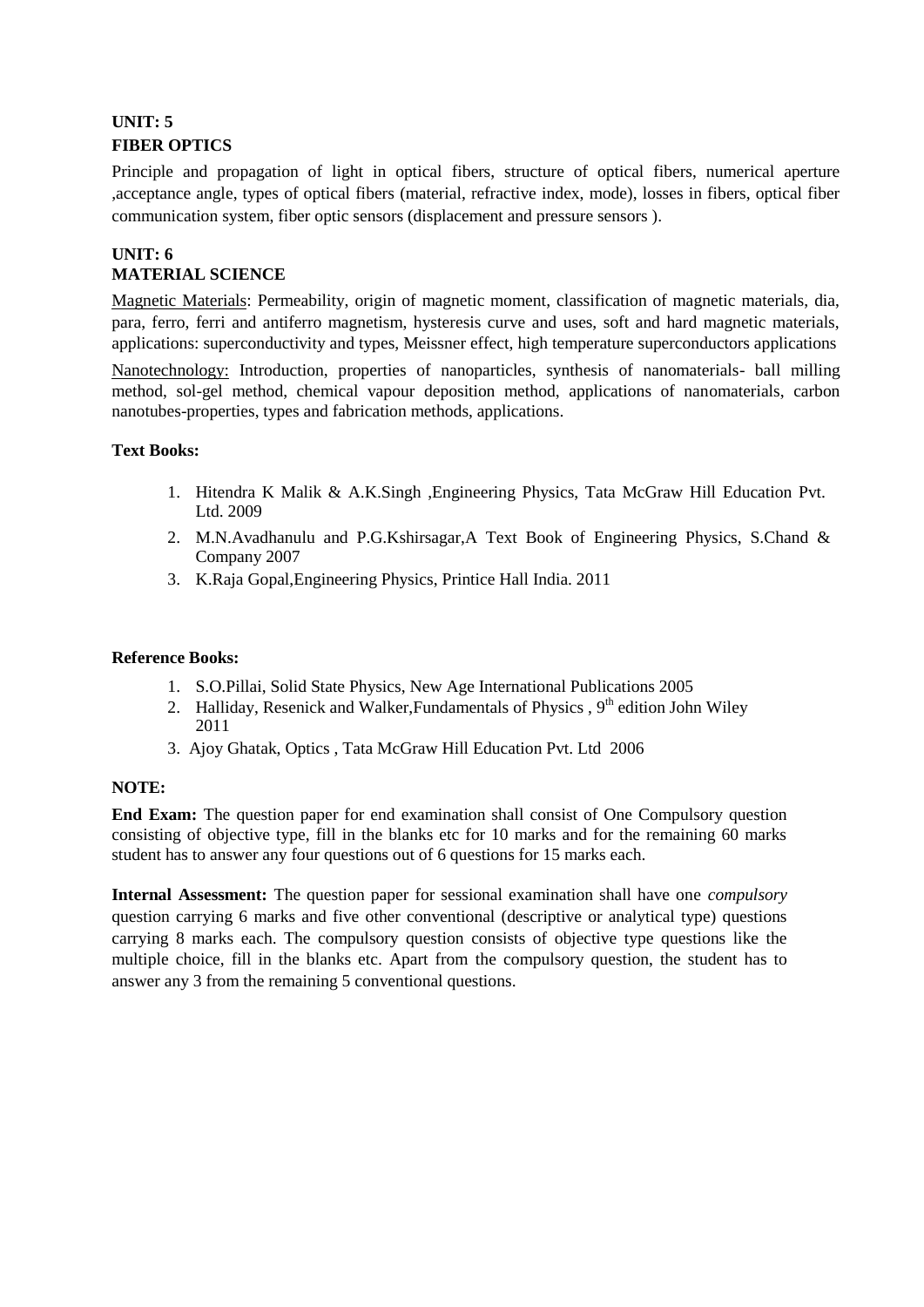# **BS104: Applied Physics Lab (APP) (Common for all branches of I B. Tech)**

**Scheme : 2013 Internal Assessment : 30 External Assessment: 70 End Exam duration :2 hrs**

| پ | <b>COLOR</b><br>— <i>1</i> — 2 — |  |
|---|----------------------------------|--|
|   |                                  |  |

#### **Course Outcomes:**

At the end of the course, **s**tudents will be able to

- 1. Compare theoretical and experimental values
- 2. Handle the different physical apparatus

#### **List of Experiments:**

- 1. Determination of small thickness by parallel fringes
- 2. Diffraction grating –Determination of wave lengths.
- 3. Determination of size of a particle using Laser
- 4. Hall effect –Determination of Hall coefficient and Charge density
- 5. B-H curve –Study of Magnetic behavior of ferromagnetic material.
- 6 Energy gap of a semiconductor by four probe method
- 7 Torsional Pendulum -Determination of Rigidity Modulus.
- 8 Verification of Faradays laws of Electromagnetic induction.
- 9 Study of magnetic field along axis of a circular coil -Steward Gees Apparatus
- 10 Numerical Aperture of a Optical Fiber
- 11 Electrical Resonance-Series LCR Circuit
- 12 Loses in optical fibers
- 13 Electrical resonance –Parallel LCR Circuit
- 14 Newton's rings
- 15 Determination of Dielectric Constant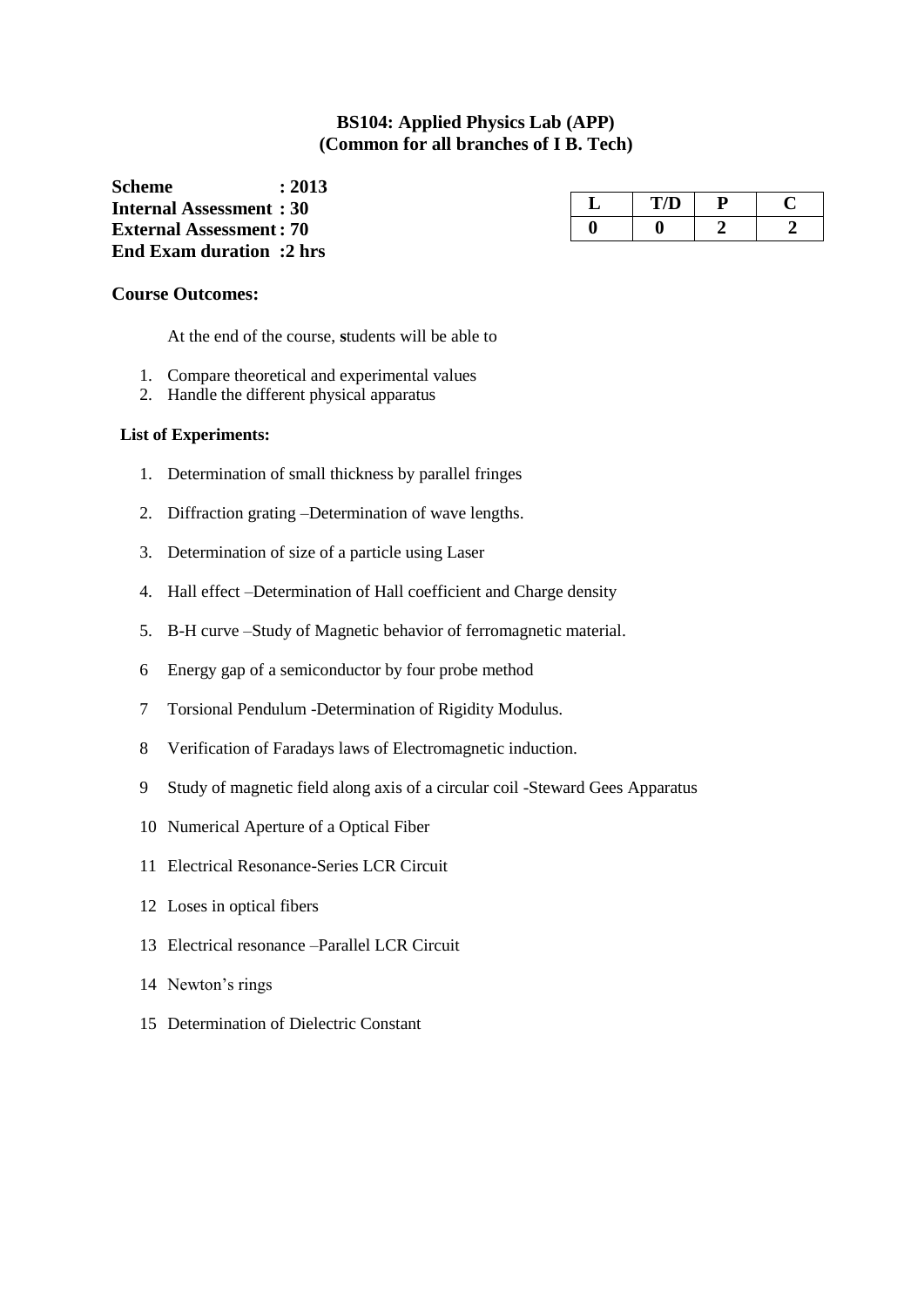# **BS105: Engineering Chemistry (EC) (Common for all branches of I B.Tech)**

**Scheme : 2013 Internal Assessment : 30 End Exam : 70 End Exam Duration : 3 Hrs**

| T/D | Р |  |
|-----|---|--|
|     |   |  |

### **Course Outcomes:**

At the end of the course, students will be able to

- 1. Understand the concept of electrochemistry, able to analyze the functioning of different cells
- 2. Understands corrosion concepts and implement the prevention measures
- 3. Able to address the boiler problems and treatment of hard water
- 4. Gain the ability to analyze the fuel and evaluate the quality of the fuel
- 5. Understands the chemistry of polymers and their uses in Engineering
- 6. Understand the basic concepts of phase rule and their applications

#### **Unit: 1 ELECTROCHEMISTRY**

Galvanic cells, single electrode potential, electrochemical series. EMF of a cell and its measurement. Nernst equation. Electrolyte concentration cell. Electrochemical energy systems-lithium batteries - Fuel cells. Conductometric titrations.

### **Unit: 2**

### **CORROISIONAND ITS PREVENTION**

Theories of Corrosion, Chemical & electrochemical corrosion-Galvanic series-galvanic, pitting, stress and concentration cell corrosion. Factors influencing corrosion-corrosion control methods - Cathodic protection and corrosion inhibitors. Protective coatings -metallic coatings - Hot dipping, Electroplating and Anodizing.

### **Unit: 3**

### **WATER CHEMISTRY & INSTRUMENTAL METHODS OF ANALYSIS**

Hardness of water. Types and it"s units. Determination of hardness of water- EDTA method. Disadvantages of hard water-boiler troubles-scale and sludge, caustic embrittlement, priming & foaming and boiler corrosion. Water softening method – internal  $\&$  external conditioning – zeolite process and ion exchange process. Desalination – reverse osmosis .

Instrumental Methods of Analysis: Colorimetry and Spectrophotometry, Qualitative and quantitative analysis; Potentiometry.

### **Unit: 4**

### **ENERGY**

Fuels, Classification, Calorific value and its Determination by Bomb calorimeter. Coal and its analysis,Petroleum-Extraction-Refining-Reforming-cracking-catalytic cracking-knocking-octane number, cetane number., Combustion Calculations, Flue Gas Analysis by Orsat"s Apparatus, Synthetic petrol, Power alcohol, Biodiesel, Hydrogen as a source of energy.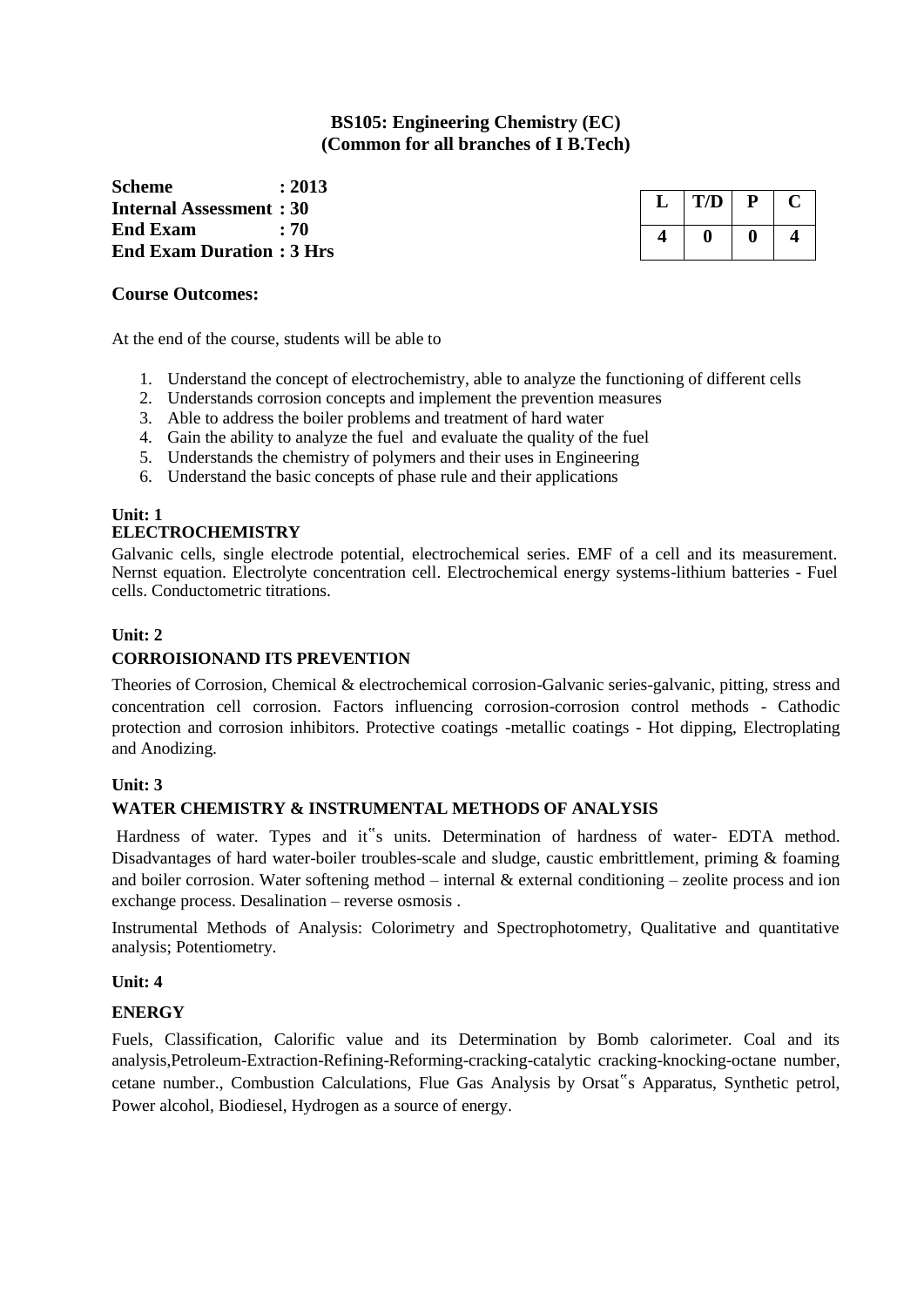# **Unit: 5 HIGH POLYMERS**

Addition, Condensation polymerization, Copolymerization, Thermoplastics and Thermosets. Preparation, properties and uses of PVC, TEFLON, Nylons, Bakelite, Polyurethane, Rubbers – natural Processing vulcanization, synthetic rubber, Buna S, Buna N, Silicone and Butyl Rubbers. Liquid crystalline Polymers - Polymer composites – FRP - laminar composites.

# **Unit: 6 PHASE RULE**

Definition and derivation of phase rule. Application to one component system - water and sulphur systems. Condensed phase rule-Two component alloy systems - Pb-Ag.

#### **Text Books:**

1. P.C. Jain and Monika Jain, Engineering Chemistry, Dhanpat Rai and Sons, New Delhi 2010.15<sup>th</sup> edition.

#### **Reference Books:**

- 1. Shashi Chawla, A Reading of Engineering Chemistry, 3rd Edition, Dhanpat Rai and Co., New Delhi, 2011,3rd edition.
- 2. Gowariker et al., Polymer Science and Technology, Prentice Hall of India Pvt. Ltd., New Delhi,  $2004$ ,  $10<sup>th</sup>$  reprint.
- 3. P. W. Atkins and Julio de Paula, Atkins Physical Chemistry l Chemistry, 7th Edition, Oxford University Press, New York, 2002, 2<sup>nd</sup> edition.
- 4. Kuriacose, J.C and Rajaram, J, Engineering Chemistry, Volume I/II, Tata McGraw Hill Publishing Co. Ltd. New Delhi,  $2010$ ,  $2<sup>nd</sup>$  edition.
- 5. S. S. Dara, A Textbook of Engineering Chemistry, S. Chand & Co. Ltd. New Delhi.2007,  $10<sup>th</sup>$  edition.

### **NOTE:**

**End Exam:** The question paper for end examination shall consist of One Compulsory question consisting of objective type, fill in the blanks etc for 10 marks and for the remaining 60 marks student has to answer any four questions out of 6 questions for 15 marks each.

**Internal Assessment:** The question paper for sessional examination shall have one *compulsory* question carrying 6 marks and five other conventional (descriptive or analytical type) questions carrying 8 marks each. The compulsory question consists of objective type questions like the multiple choice, fill in the blanks etc. Apart from the compulsory question, the student has to answer any 3 from the remaining 5 conventional questions.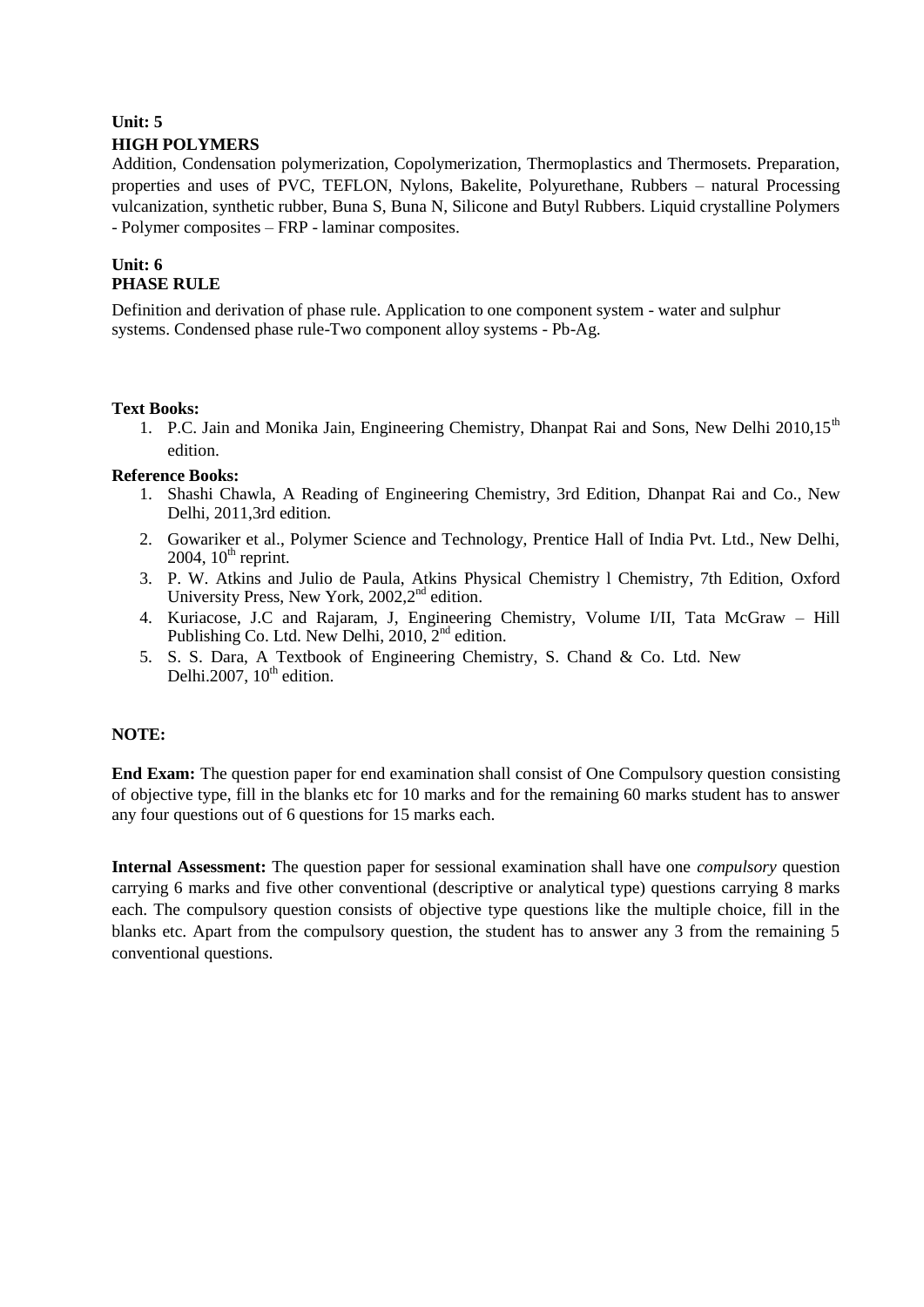# **BS106: Engineering Chemistry Laboratory (CHP) (Common for all branches of I B.Tech)**

**Scheme : 2013 Internal Assessment : 30 End Examination : 70 Exam Duration : 2 Hrs**

# **Course Outcomes:**

At the end of the course, **s**tudents will be able to

- 1. Understand & appreciate various analytical methods including instrumentation that act as tools in analysis of water
- 2. Understand various analytical methods including instrumentation that act as tools in analysis of various alloys
- 3. Able to understand various analytical methods including instrumentation that act as tools in analysis of different fuels

#### **List of Experiments:**

#### **I. Volumetric Analysis:**

- 1. Determination of a weight of a substance using Analytical Balance.
- 2. Preparation of Standard solution.
- 3. Estimation of Total and Permanent hardness of Water.
- 4. Estimation of copper using EDTA titrations.
- 5. Estimation of Magnesium using EDTA titrations.
- 6. Estimation of Dissolved oxygen in water.
- 7. Estimation of Copper in Brass Alloy.
- 8. Estimation of Iron using diphenylamine indicator by dichrometry.

#### **II. Instrumentation:**

- 1. Determination of Calorific Value of Fuel using Bomb Calorimeter..
- 2. Potentiometry titration.
- 3. Conductometry titration.
- 4. Verification of Beer-Lamberts Law using colorimetry.
- 5. Determination of simple Eutectic of Two component system.
- 6. Estimation of Yield of Phenol-Formaldehyde Resin.
- 7. Determination of Viscosity of lubricating oil using Viscometer.

| T/D | р |  |
|-----|---|--|
|     |   |  |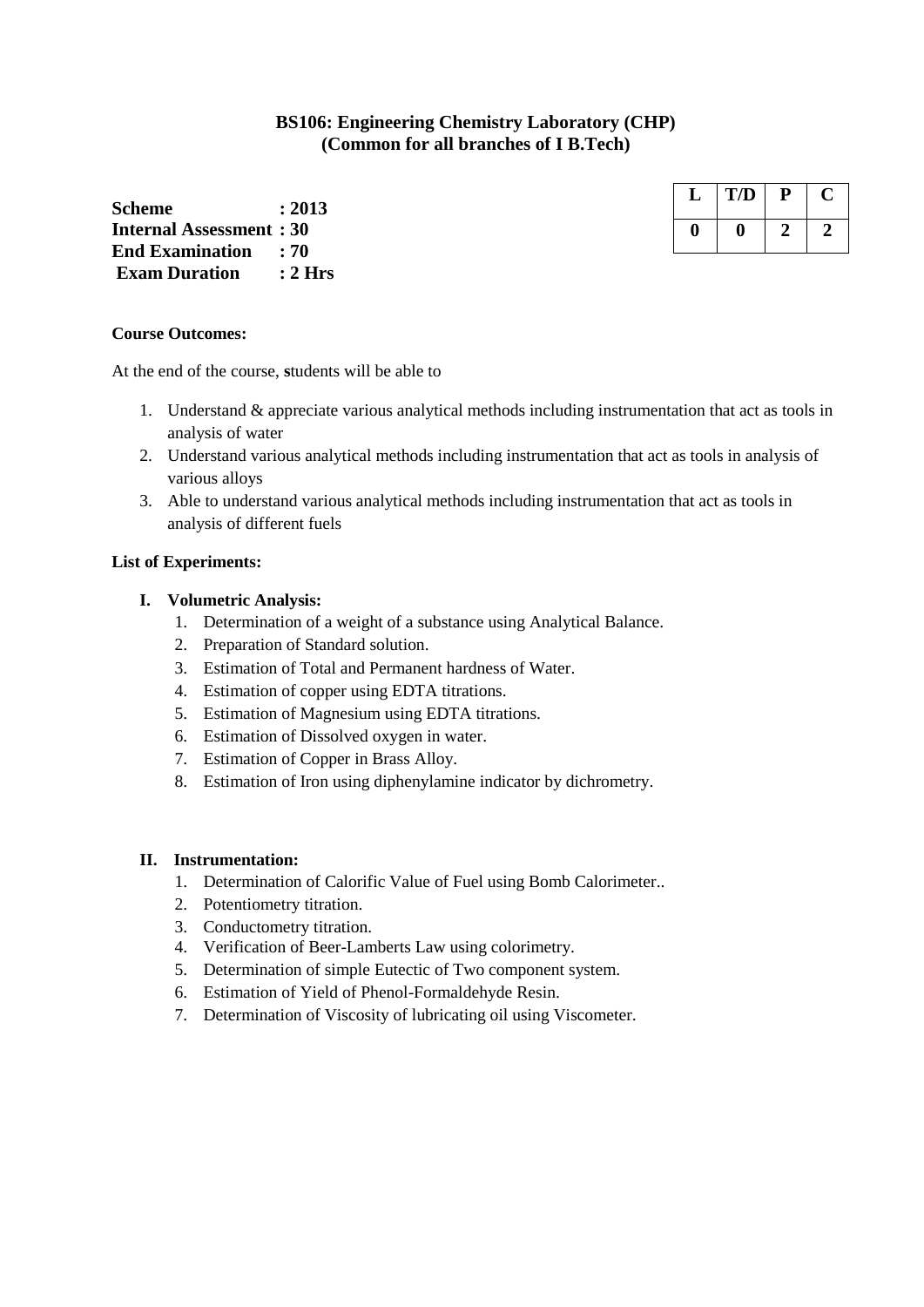# **CS101: COMPUTER PROGRAMMING (CP) (Common for all branches of I B.Tech)**

**Scheme : 2013 Internal Assessment : 30 End Examination : 70 Exam Duration : 3 Hrs**

| T/D | р |  |
|-----|---|--|
|     |   |  |

#### **Course Outcomes:**

At the end of the course, students will be able to

- 1. Design an algorithm and flowchart for a given problem
- 2. Summarize the structure of "C" program
- 3. Explain the use of Arrays in "C" programs
- 4. Illustrate the applications of functions and pointers
- 5. Understand the purpose of structures and Files in "C"

#### **Unit: 1 COMPUTER CONCEPTS AND EVOLUTION OF LANGUAGES**

Computer and its organization, Types of programming languages, Algorithm, Characteristics of an algorithm, Flow charts and Examples.

**C Fundamentals:** Identifiers and Key words, Data Types, Constants and Variable declarations, Operators, Expressions, Header files.

#### **Unit: 2**

#### **DATA INPUT/OUTPUT**

printf, scanf, getchar, putchar, gets, puts, Type conversion: implicit, explicit.

**Flow Control:** Selection: if statements, switch statement, goto statement. Loops: While, do-while, for; break, continue, nested loops. Programs on control statements.

### **Unit: 3**

#### **ARRAYS**

Defining an array- One dimensional arrays-Multidimensional arrays – Processing an array. Character arrays- String handling functions: strlen, strcpy, strcmp, strcat. Examples – Matrix operations, Sorting: Selection Sort, Bubble Sort, Searching: Linear search, Binary search.

# **Unit: 4 FUNCTIONS**

Definition, Accessing a function, passing arguments to a function. Local and global variable declarations, storage classes: automatic, external, static, register. Recursion. Passing arrays to a function.

# **Unit: 5**

# **POINTERS**

Introduction to pointers, pointer declarations, Operations on pointers – Pointers and one-dimensional arrays, pointers and multidimensional arrays – Passing pointers to a function. Dynamic Memory Allocation.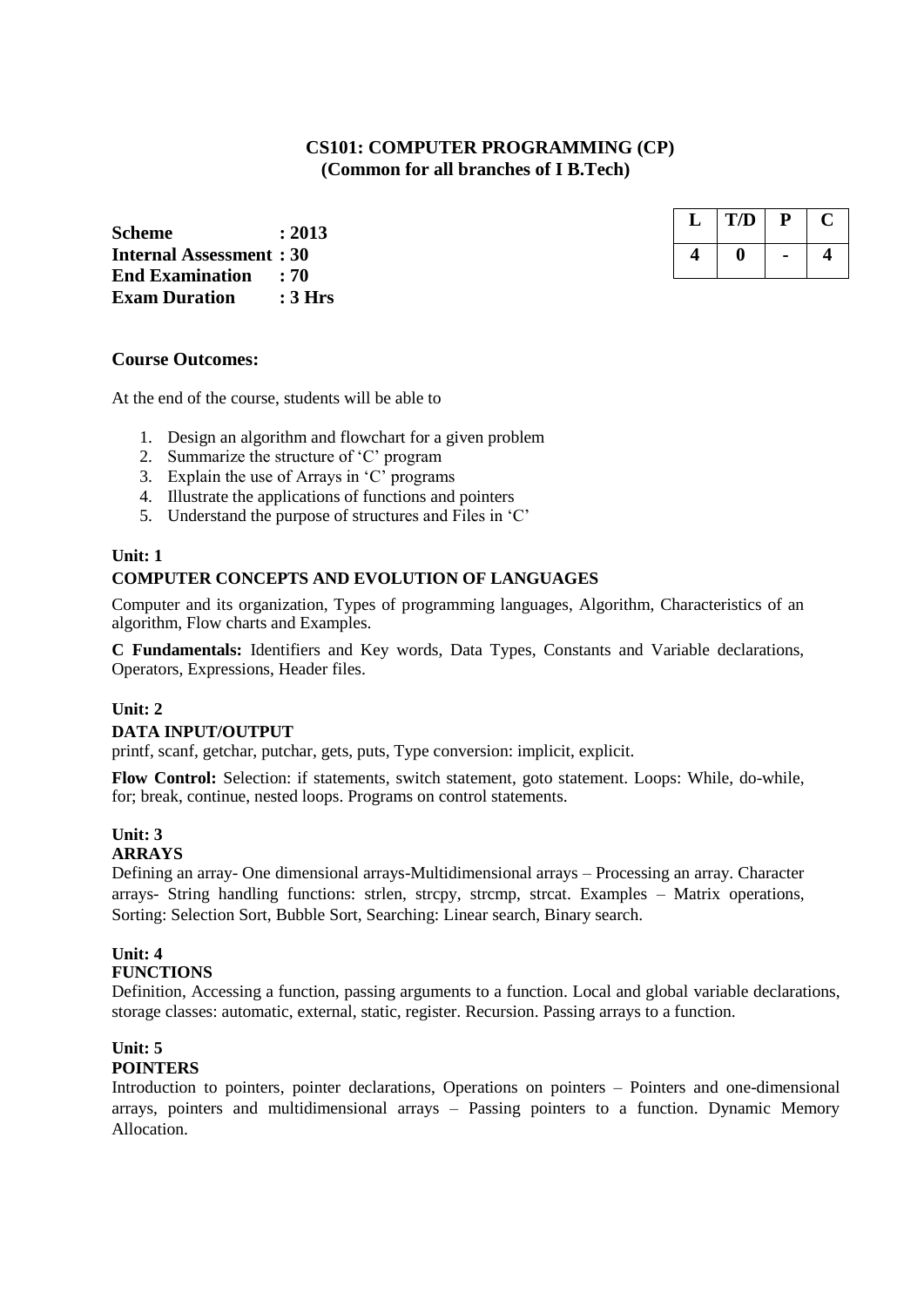# **Unit: 6 STRUCTURES AND UNIONS**

Defining a structure, processing a structure, structures and pointers, Passing structures to a function, Selfreferential structures, Unions, User-defined data types: typedef, enum.

#### **FILES**

Types of files, Opening a file, Reading from a file, Writing to a file and Appending to a file, Closing a File, Error handling functions in files, Random access to files.

#### **Text Books:**

- 1. Ron S.Gottfried, Programming with C,  $(TMH Schuam$  Outline Series)  $3<sup>rd</sup>$  Edition -2011.
- 2. B.W. Kernignan and Dennis M.Ritchie, The C Programming Language<sup>,</sup> (PHI), 2<sup>nd</sup> Edition 2003.

#### **Reference Books:**

- 1. E.Balaguruswamy, Programming in ANSI C, TMH, 2003.
- 2. Yashavanth P.Kanetkar, Let USC, BPB Publications, 7<sup>th</sup> Edition, 2007.
- 3. Ajay Mittal, Programming in C, Pearson Education, 2010.

#### **NOTE:**

**End Exam:** The question paper for end examination shall consist of One Compulsory question consisting of objective type, fill in the blanks etc for 10 marks and for the remaining 60 marks student has to answer any four questions out of 6 questions for 15 marks each.

**Internal Assessment:** The question paper for sessional examination shall have one *compulsory* question carrying 6 marks and five other conventional (descriptive or analytical type) questions carrying 8 marks each. The compulsory question consists of objective type questions like the multiple choice, fill in the blanks etc. Apart from the compulsory question, the student has to answer any 3 from the remaining 5 conventional questions.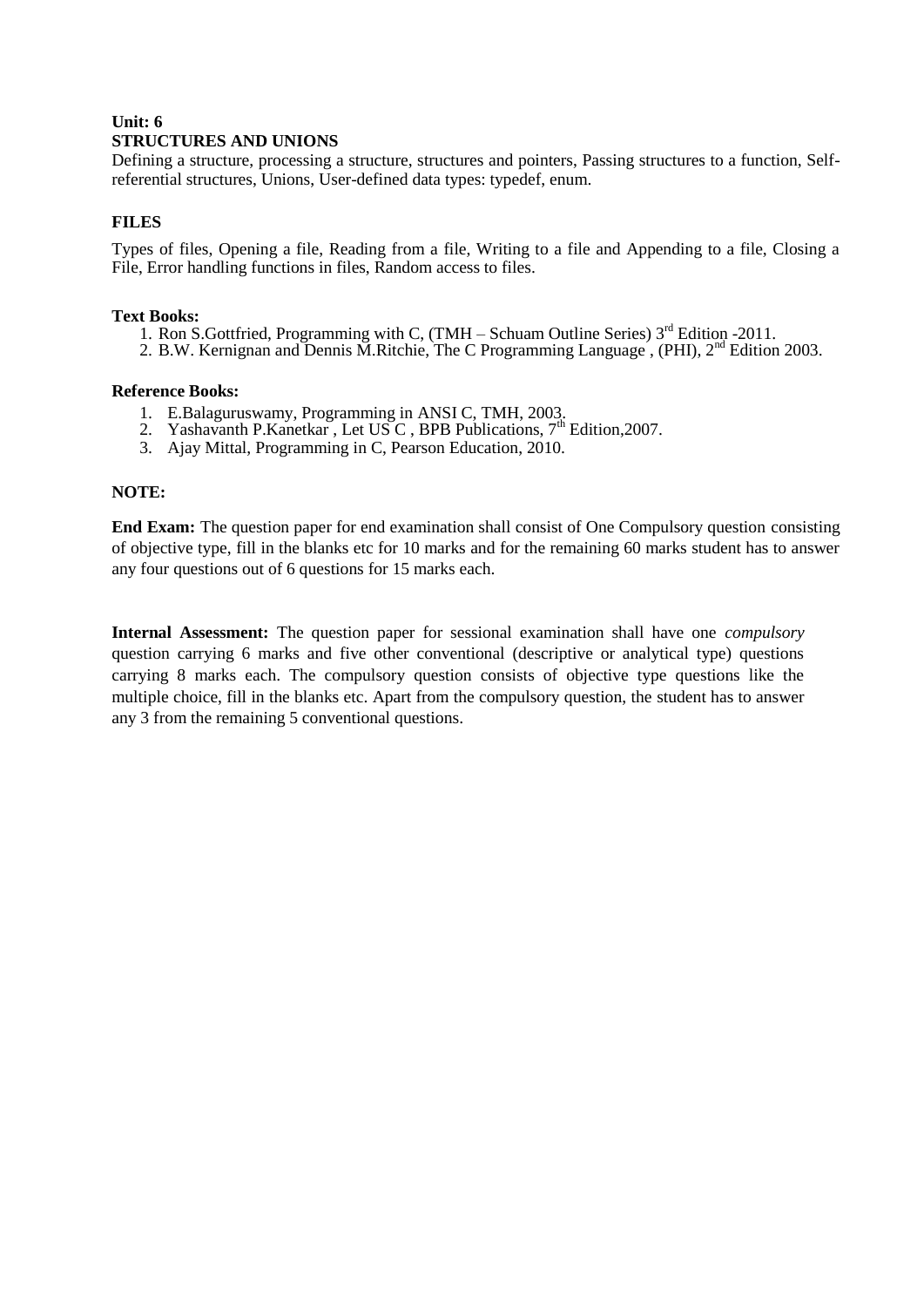# **CS102: COMPUTER PROGRAMING LAB (CPL) (Common for all branches of I B.Tech)**

**Scheme : 2013 Internal Assessment : 30 End Examination : 70 Exam Duration : 3 Hrs**

| ٠. | T/D | ψ |  |
|----|-----|---|--|
|    |     |   |  |

#### **Course Outcomes:**

At the end of the course, **s**tudents will be able to

- 1. Execute programs using conditional and loop statements in C.
- 2. Develop programs using 1-Dimensional and 2-Dimensional arrays.
- 3. Perform Call by value, Call by reference and Recursion using functions
- 4. Implement programs using pointers, structures and files in C.

#### **List of Programmes:**

1. a. Program to find the roots of a quadratic equation considering all cases.

- b. Write a program to read a number and print its mirror image (Digits in reverse order).
- 2. a. Find the list of prime numbers less than or equal to a given number.
	- b. Find sum of digits of a given number.
- 3. a. Write a program to evaluate the sum of the following series up to  $\cdot$ n<sup>"</sup> terms

 $e^{x}=1+x+x^2/2!+x^3/3!+x^4/4!+\dots$ 

b. Program to generate Pascal Triangle.

|  |                | $1 \quad 1 \quad$              |  |                                                                                                                                                                                                                                                                                                                                    |  |
|--|----------------|--------------------------------|--|------------------------------------------------------------------------------------------------------------------------------------------------------------------------------------------------------------------------------------------------------------------------------------------------------------------------------------|--|
|  |                | $1 \qquad 2 \qquad 1$          |  |                                                                                                                                                                                                                                                                                                                                    |  |
|  |                | $1 \qquad 3 \qquad 3 \qquad 1$ |  |                                                                                                                                                                                                                                                                                                                                    |  |
|  | $\overline{4}$ |                                |  | $\overline{4}$ and $\overline{4}$ and $\overline{4}$ and $\overline{4}$ and $\overline{4}$ and $\overline{4}$ and $\overline{4}$ and $\overline{4}$ and $\overline{4}$ and $\overline{4}$ and $\overline{4}$ and $\overline{4}$ and $\overline{4}$ and $\overline{4}$ and $\overline{4}$ and $\overline{4}$ and $\overline{4}$ and |  |

- 4. a. Bubble Sort Technique.
	- b. Selection Sort Technique.
- 5. a. Program to perform Linear Search on the elements of a given array.
	- b. Program to perform Binary Search on the elements of a given array.
- 6. a. To accept a line of characters and find the number of vowels, Consonants, blank spaces, digits and special characters.
	- b. Write a program to read a set of strings and sort them in alphabetical order.
- 7. a. Read two matrices and print their product in the matrix form.
	- b. Write a program to read matrix and perform the following operations.
		- i. Find the sum of Diagonal Elements of a matrix.
		- ii. Print Transpose of a matrix.
		- iii. Write a program to print sum of even and odd numbers in a given matrix.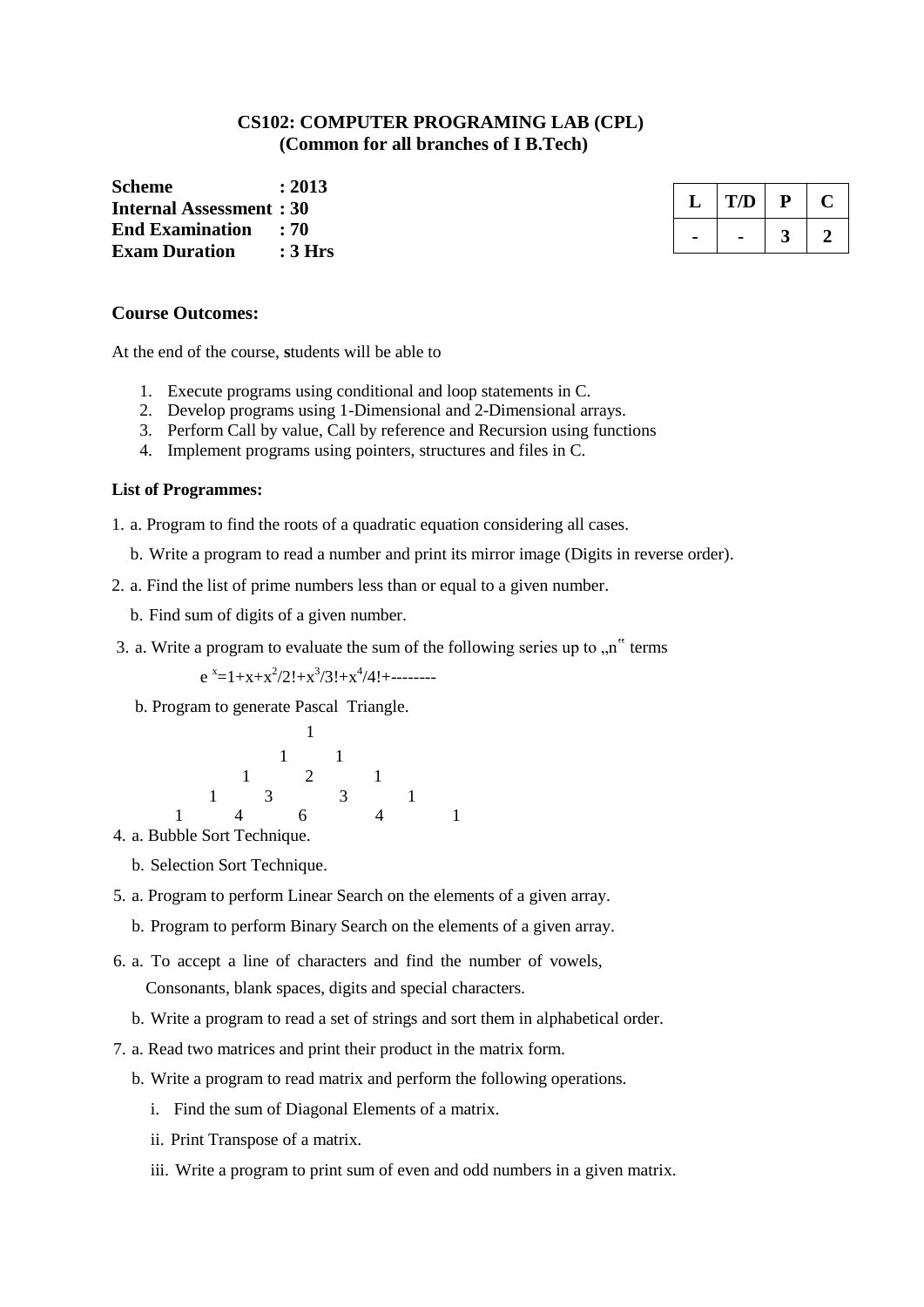- 8. a. Generate Fibonacci Series up to n terms using functions.
	- b. Find the G.C.D (Greatest Common Divisor) of two given integers using Recursion.
- 9. Read two strings and perform the following operations without using built-in functions
	- i. String lengths. ii .Compare Two Strings
	- iii. Concatenate them, if they are not equal. iv. String reversing.
- 10. a Implement Call By Reference concept. b. Implementation of pointer concepts.
- 11. Write a program to define a structure with the following members. Roll No : Name: Marks in Sub1: Marks in Sub2: Marks in Sub3.

Read the "n" students records and find the total marks of each student and print the result in the following format as per the regulations.

|          |              |         | Marks in |         | Total        | Result              |
|----------|--------------|---------|----------|---------|--------------|---------------------|
| RollNo   | Name         | $Sub-1$ | $Sub-2$  | $Sub-3$ | <b>Marks</b> |                     |
|          |              |         |          |         |              |                     |
| 20081001 | <b>XXXXX</b> | 80      | 81       | 82      | 243          | Distinction         |
| 20081002 | ууууу        | 60      | 60       | 60      | 180          | <b>First Class</b>  |
| 20081003 | 7.7.7.7.7.   | 40      | 50       | 58      | 148          | <b>Second Class</b> |

#### **G. Pulla Reddy Engineering College (Autonomous): Kurnool**

12. Write a program to perform following operation on files.

- a. Create a file by name *emp.dat* and store the information Name, Designation and Basic pay.
- b. Read the information from *emp.dat* and calculate D.A as 50% of Basic pay and H.R.A as 20% of Basic Pay and calculate Gross Salary and store the information in the following format in another file *emp.sal.*

#### **G. Pulla Reddy Engineering College (Autonomous) : Kurnool**

| Name | Designation | <b>Basic Pay</b> | D.A H.R.A Gross Salary |  |
|------|-------------|------------------|------------------------|--|
|      |             |                  |                        |  |

13. Assembling of System and Installation of Operating System.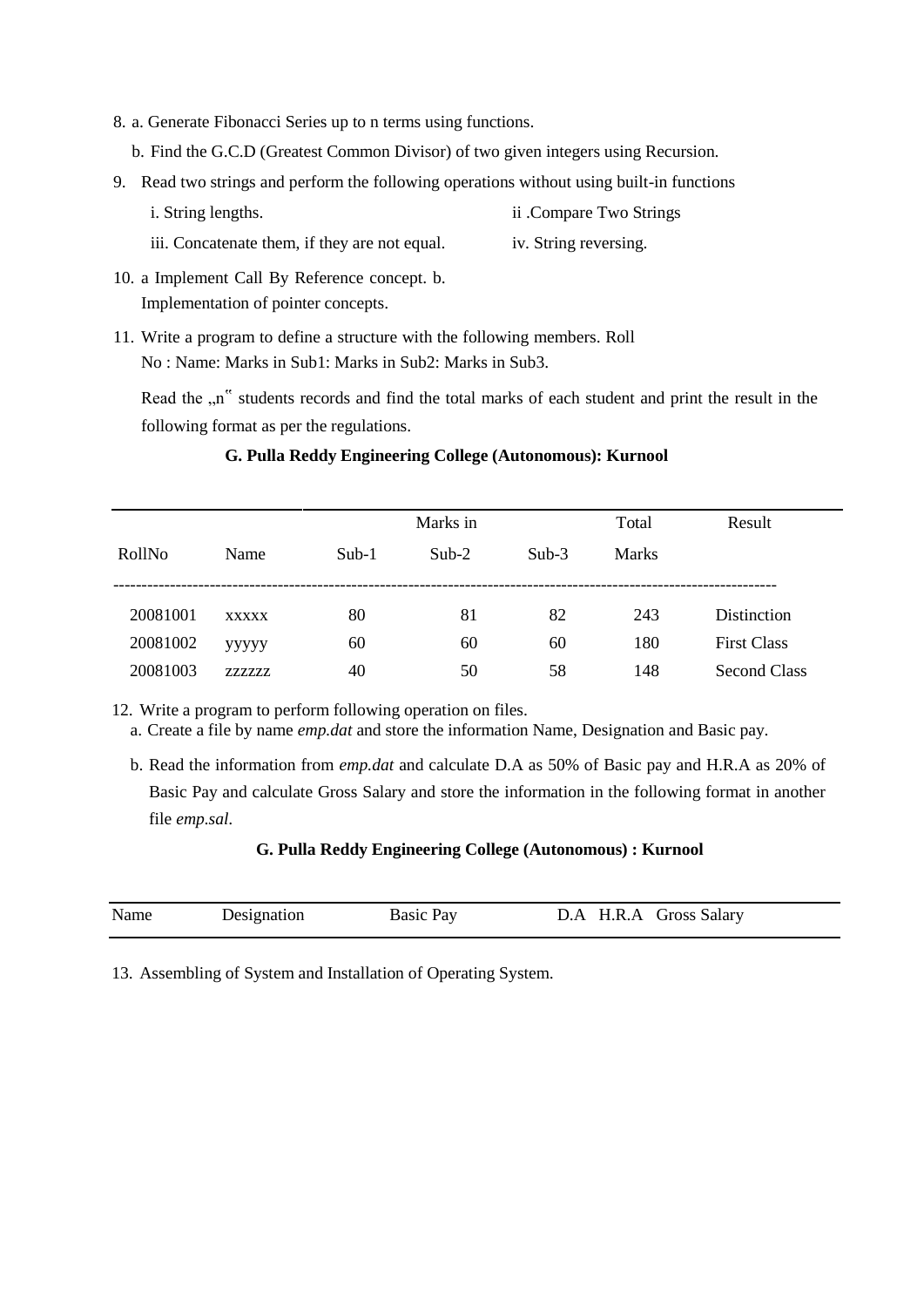# **ME101: ENGINEERING DRAWING (ED) (Common for all branches of I B. Tech.)**

**Scheme : 2013 Internal Assessment : 30 End Exam : 70 End Exam Duration : 3 Hrs**

### **Course Outcomes:**

At the end of the course, students are able to

- 1. To Understand the concept of projections of an object and to draw the projection of points and straight lines
- 2. To draw the projection of planes
- 3. To draw projection of regular solids
- 4. To draw the sectional views of regular solids and their surface developments
- 5. To draw the orthographic views from isometic and vice versa

#### **(First Angle Projection) INTRODUCTION TO ENGINEERING DRAWING**

Drawing instruments and their uses, Lettering and Dimensioning. Introduction to polygons and conics. Introduction to scales (**not for End examinations**).

### **Unit: 1**

# **ORTHOGRAPHIC PROJECTIONS**

Introduction, planes of projections, projections of points. First angle projection-Projections of straight lines- parallel to one and inclined to other plane- Inclined to both the planes (**treatment is limited to simple problems only**)

# **Unit: 2 PROJECTION OF PLANES**

Regular planes- perpendicular, parallel to one reference plane and inclined to other reference planes - Inclined to both the reference planes.

# **Unit: 3**

**.**

### **PROJECTIONS OF SOLIDS**

Projections of right regular solids- prism, pyramid, cylinder and cone with axis inclined to one plane.

### **Unit: 4 SECTIONS OF SOLIDS**

Sectional views of right regular solids - prism, pyramid, cylinder and cone. True shapes of Sections (**Treatment is limited to simple problems only**)

**Development of Surfaces:** Development of surfaces of right regular solids and their sections - prism, pyramid, cylinder and cone.

| ., | T/D | μ |   |
|----|-----|---|---|
|    |     |   | 5 |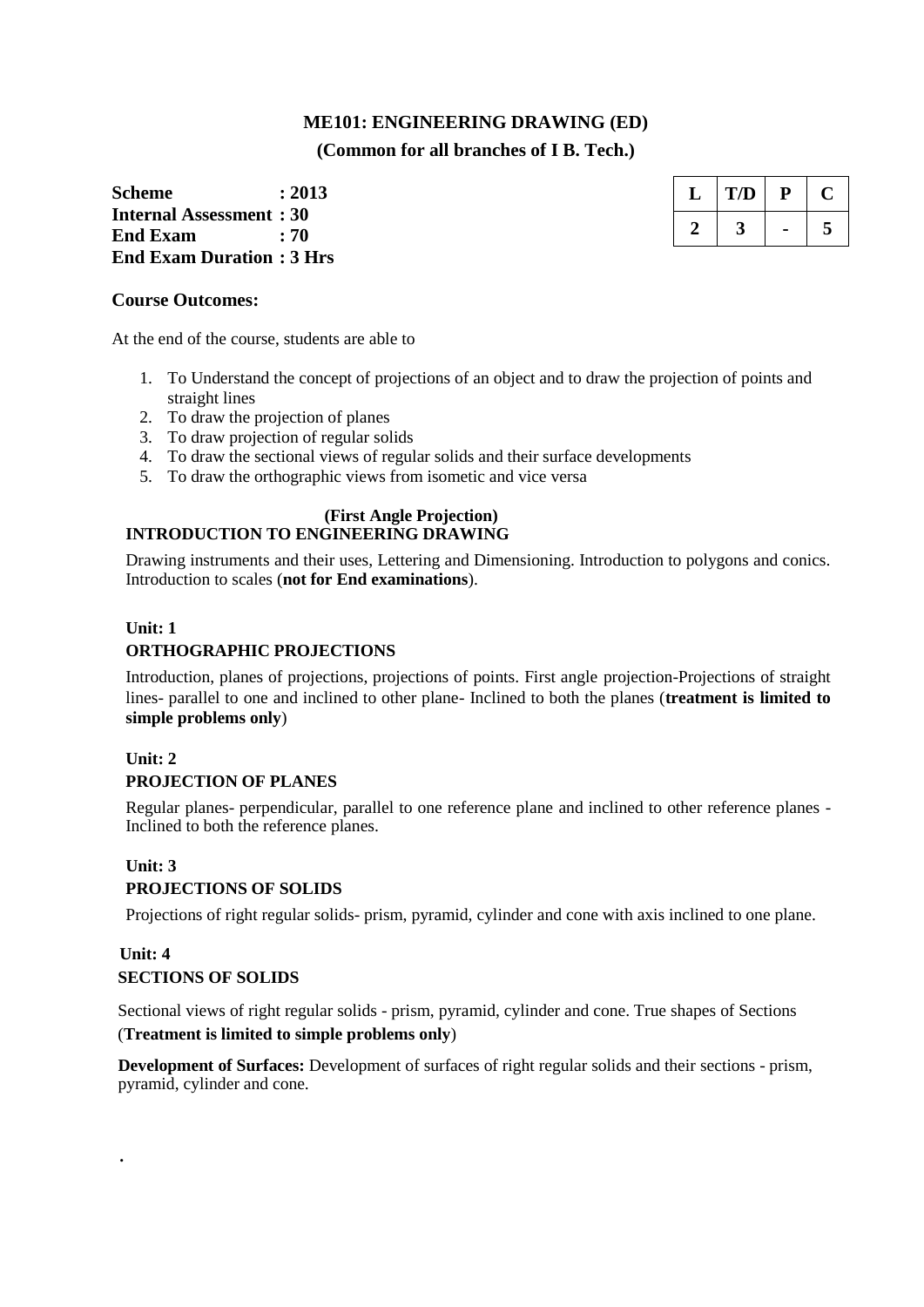# **Unit: 5 ORTHOGRAPHIC PROJECTIONS**

Conversion of pictorial views into orthographic views (**Treatment is limited to simple objects only) Unit: 6**

# **ISOMETRIC PROJECTIONS**

Principle of Isometric projection, Isometric scale. Isometric projections of simple regular solids (**Treatment is limited to simple objects only**)

# **TEXT BOOKS**:

- 1. K.L.Narayana and P.Kannaiah" Text book on Engineering Drawing," Scitech Publications, Chennai.,Second Edition,2006
- 2. N.D.Bhatt and V.M.Panchal," Elementary Engineering Drawing ",Charotar Publishing house, Anand, India.,  $45<sup>th</sup>$  Edition , , 2002

# **REFERENCE BOOKS:**

- 1. K.Venugopal, " Engineering Drawing and Graphics with Auto CAD" , New Age International(P) Limited, Publishers, New Delhi, Fourth Edition, 2001.
- 2. Dhananjay A Jolhe, " Engineering Drawing with an introduction to Auto CAD", Tata Mc Graw-Hill Publishing Company Ltd. , New Delhi , 2008
- 3. M.B.Shaw & B.C.Rana " Engineering Drawing " Pearson Education , New Delhi, Second Edition , 2009

**NOTE:** The Question paper shall consist of **SIX** questions, **ONE** question from each unit. The student shall answer any **FOUR** questions.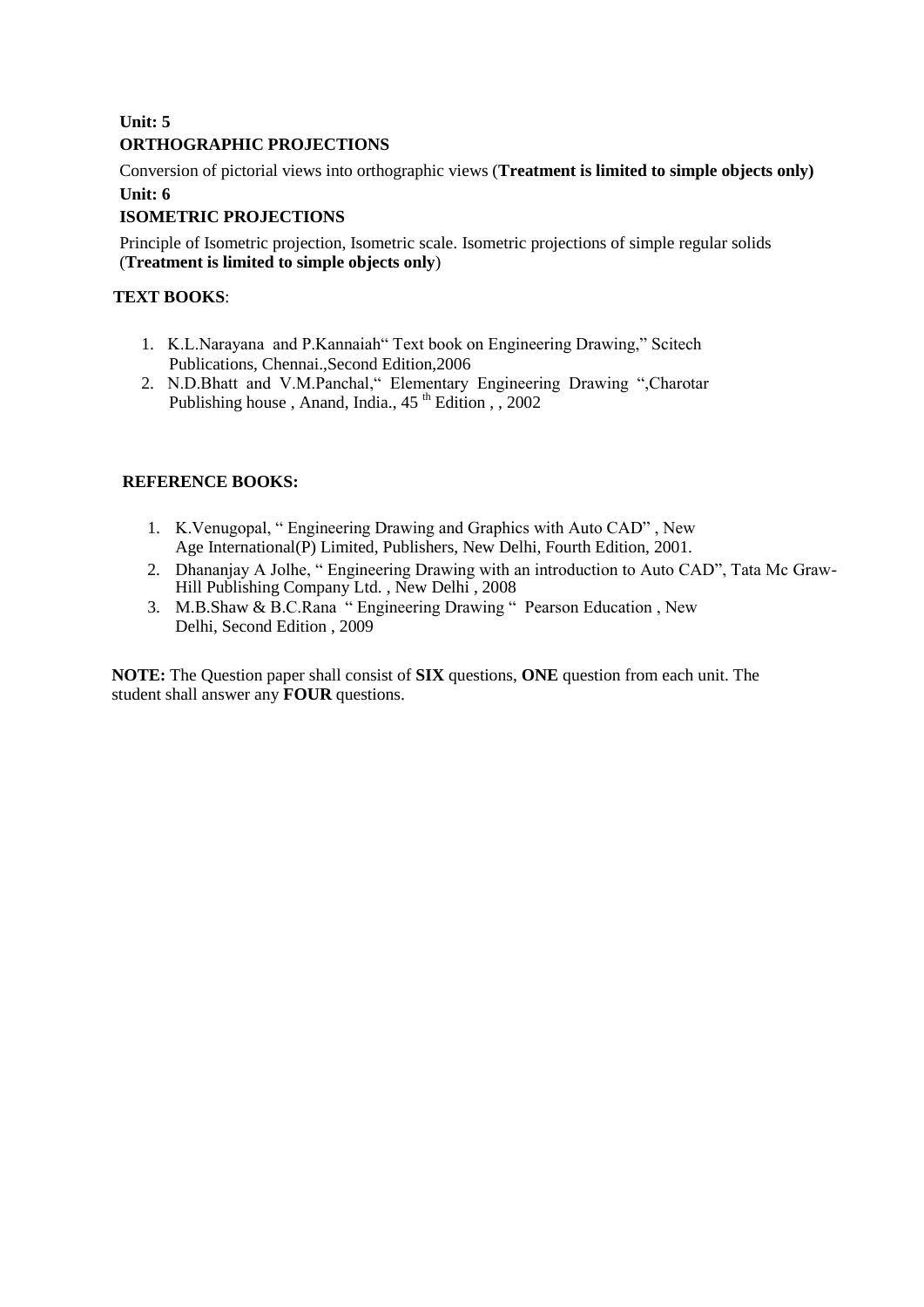## **ME102: ENGINEERING WORKSHOP (EW) (Common for all branches of I B.Tech)**

**Scheme : 2013 Internal Assessment : 30 End Examination : 70 Exam Duration : 3 Hrs**

| L | T/D | ٣ |  |
|---|-----|---|--|
|   |     |   |  |

#### **Course Outcomes:**

At the end of the course, **s**tudents will be able to

- 1. To understand the usage of tools and equipments in fitting, carpentry, house wiring, soldering, foundry and smithy
- 2. To prepare of simple models in carpentry, fitting and smithy
- 3. To prepare sand mould using foundry tools
- 4. To do soldering circuit boards
- 5. To give electrical connections in house wiring

#### **List of Experiments**

Introduction to tools and equipment used in each trade

#### **Cycle – I (Carpentry)**

- 1. Dovetail joint
- 2. Mitre-faced Bridle joints
- 3. Mortise and Tenon joint

#### **Cycle – II (Fitting)**

- 1.  $V fitting$
- 2. Stepped fitting
- 3. Half round fitting

### **Cycle – III (Black smithy and Foundry)**

- 1. Making Round to square cross section
- 2. Making eye bolt
- 3. Preparation of mould with split piece pattern.

#### **Cycle – IV (House wiring)**

- 1. One bulb controlled by one-way switch and two-way switches.
- 2. Two bulbs in series and parallel
- 3. Wiring for a water pump with single phase starter.

#### **Cycle – IV (Soldering)**

- 1. Soldering Practice
- 2. Soldering Resistances in Series
- 3. Soldering Resistances in parallel

#### **Student has to perform at least two jobs from each trade**.

#### **Reference Books:**

- 1. P. Kannaiah and K.L. Narayana, " Workshop Manual ", Scitech Publication , Chennai., Second Edition, 2010
- 2. K.Venkata Reddy,"First year Workshop manual", Bhagyasri Publishers, Tirupathi, 2003.
- 3. Hazrachowdhury and S.K. Bose, "*Workshop Technology Vol.1",*Media Promoters and Publication,New Delhi. 2003.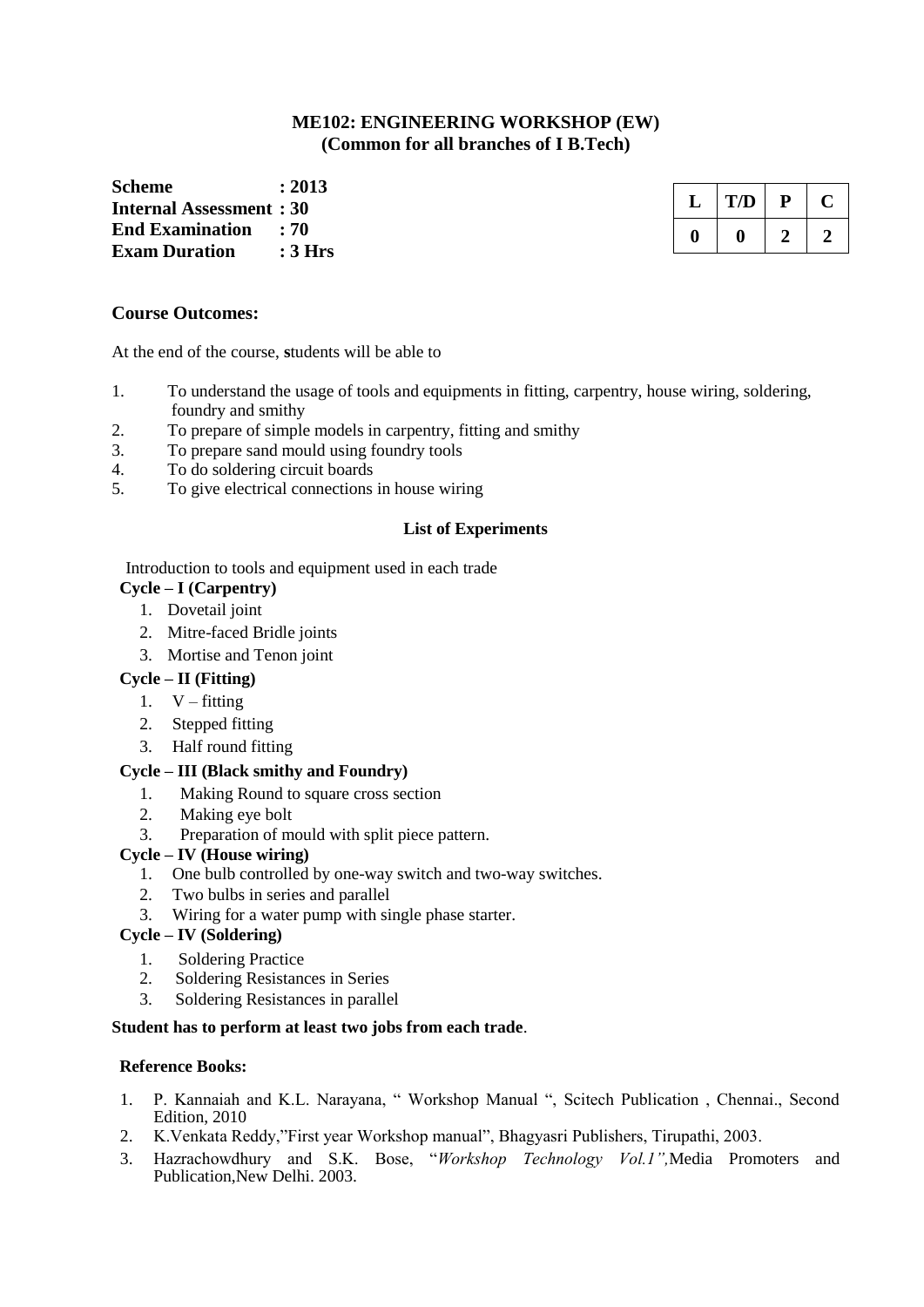### **CE101: ENGINEERING MECHANICS (EGM) (Common for all branches of I B.Tech)**

**Scheme : 2013 Internal Assessment : 30 End Examination : 70 Exam Duration : 3 Hrs**

| ι. | T/D | D |   |
|----|-----|---|---|
|    |     |   | 5 |

#### **Course Outcomes:**

At the end of the course, **s**tudents will be able to

- 1. Calculate the resultant of coplanar force system
- 2. Determine the unknown forces in determinate structures using equilibrium conditions
- 3. Determine the axial forces in the members of determinate trusses
- 4. Locate the Centroid of composite areas
- 5. Determine moment of inertia of composite areas.
- 6. Compute the stresses and strains of axially loaded members and elastic constants

#### **Unit: 1**

#### **FORCES AND FORCE SYSTEMS**

Types of force systems – Resultant of coplanar, concurrent and non concurrent force systems – Concept of moment – Varignon"s theorem.

#### **Unit: 2**

#### **EQUILIBRIUM OF SYSTEMS OF FORCES**

Equilibrium concept in mechanics – Free body diagram - Equilibrium of coplanar force systems – Types of members and supports – Support reactions.

#### **Unit: 3**

#### **STATIC ANALYSIS OF SIMPLE PLANE TRUSSES**

Analysis of simple trusses by method of joints and method of sections.

#### **Unit: 4**

#### **CENTRAL POINTS**

Concept of first moment – Definition of centroid and centre of gravity – Centroid of composite areas. **Unit: 5**

#### **AREA MOMENT OF INERTIA**

Moment of inertia for areas – Parallel and perpendicular axis theorems – Moment of inertia of compound sections – Radius of gyration.

#### **Unit: 6**

#### **MECHANICS OF DEFORMABLE SOLIDS**

Mechanical properties of materials –Simple stresses and strains – Types of stresses – Hooke"s law – Stress–strain curve for ductile material – Factor of safety and working stress.

#### **RELATION BETWEEN ELASTIC CONSTANTS**

State of simple shear – Complimentary shear stress – Relation between Young"s modulus, Rigidity modulus, Bulk modulus and Poisson"s ratio.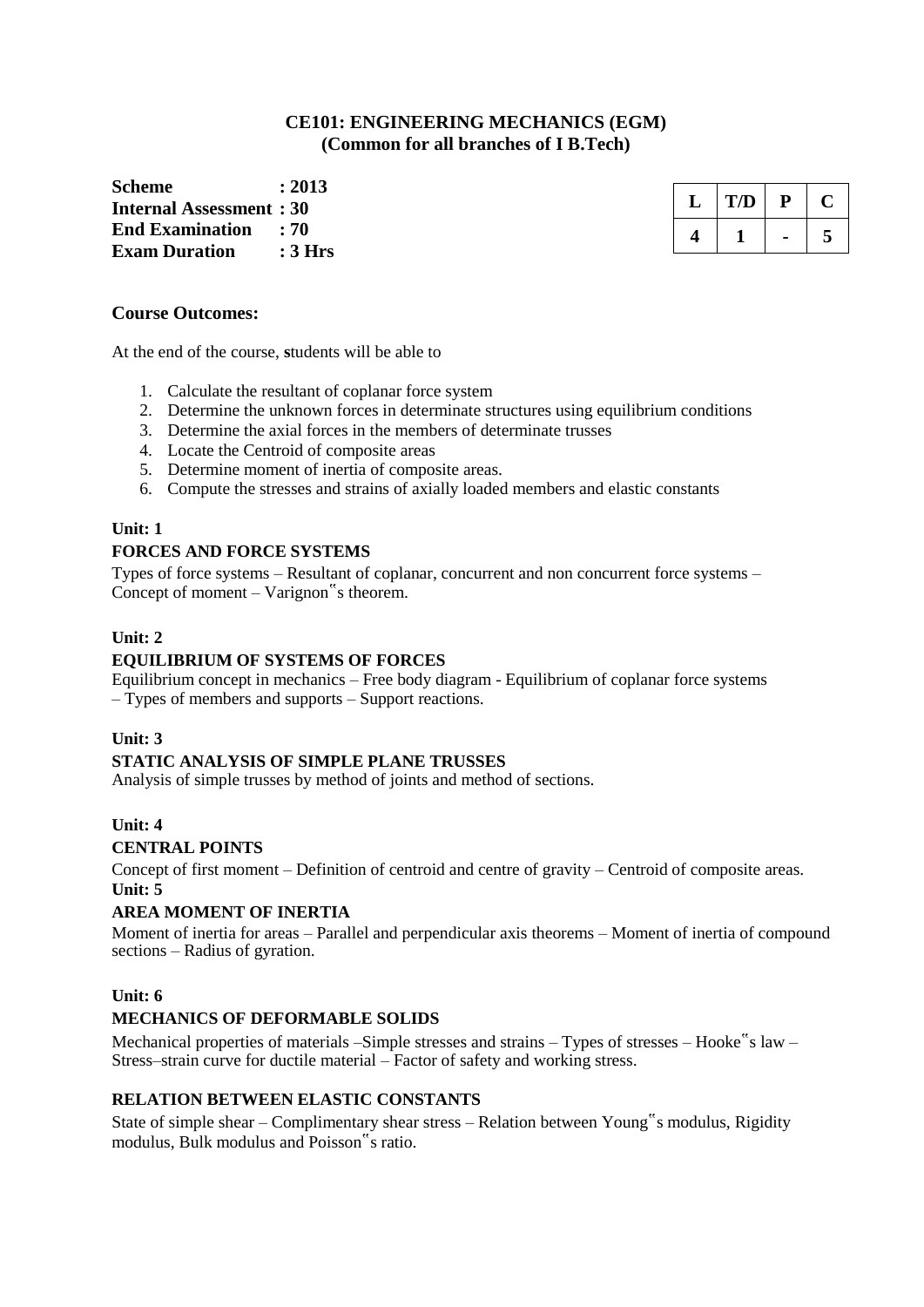#### **Text Books:**

- 1 R.K. Bansal, "*A text book of Engineering Mechanics*", Laxmi Publications.
- 2 B.C. Punmia, Ashok Kumar Jain and Arun Kumar Jain, "*Mechanics of materials*", Laxmi Publications.

#### **Reference Books:**

- 1 Thimoshenko & Young, "*Engineering Mechanics*", Tata McGraw–Hill Publications.
- 2 Bhavikatti and Rajasekharappa, "*Engineering Mechanics*", New Age Intl. Publications

#### **NOTE:**

**End Exam:** The question paper for end examination shall consist of one compulsory question consisting of objective type, fill in the blanks etc for 10 marks and for the remaining 60 marks student has to answer any four questions out of 6 questions for 15 marks each.

**Internal Assessment:** The question paper for sessional examination shall have one compulsory question carrying 6 marks and five other conventional (descriptive or analytical type) questions carrying 8 marks each. The compulsory question consists of objective type questions like the multiple choice, fill in the blanks etc. Apart from the compulsory question, the student has to answer any 3 from the remaining 5 conventional questions.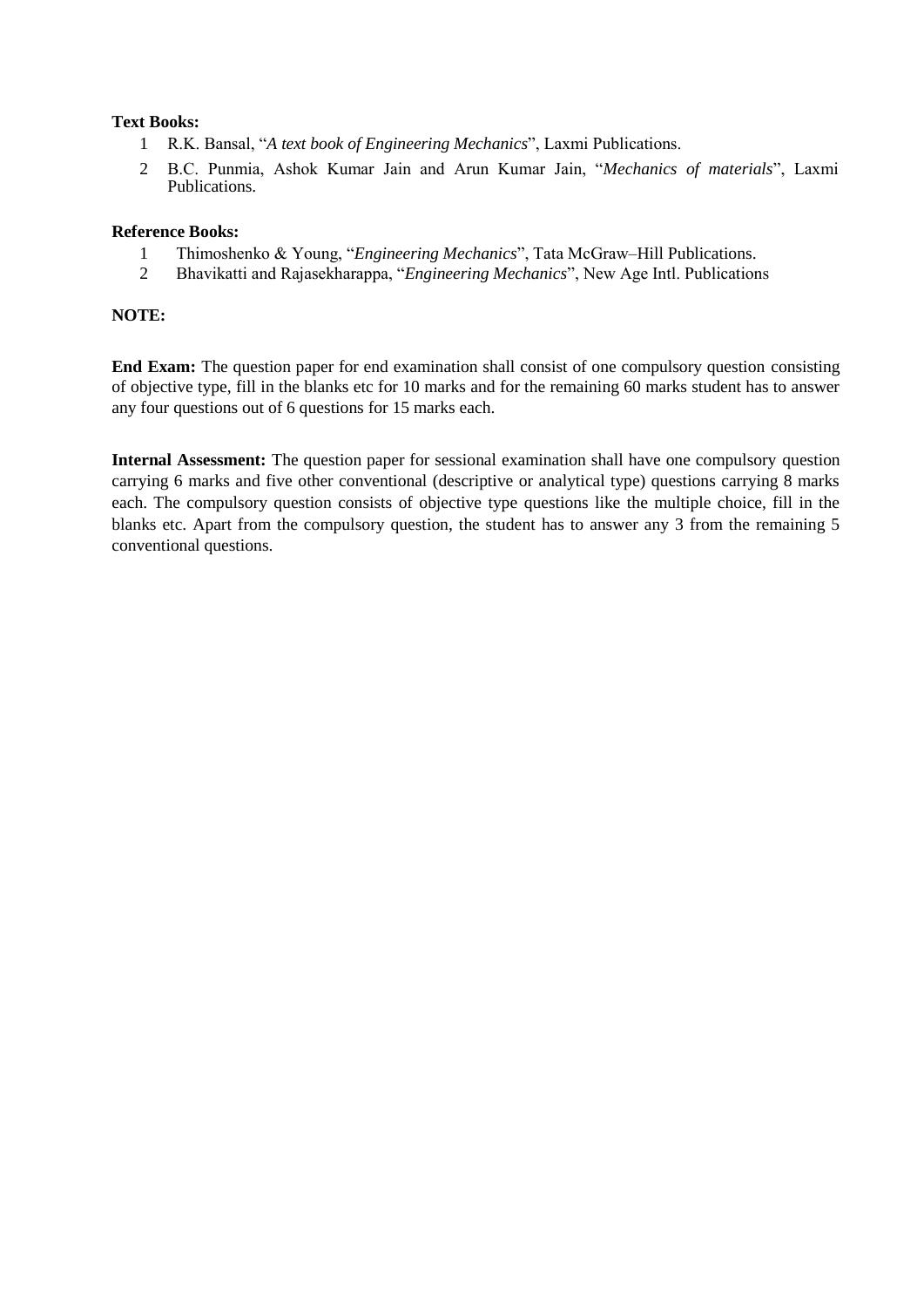# **EE101: ELEMENTS OF ELECTRICAL ENGINEERING (EEE) (Common for all branches of I B.Tech)**

**Scheme : 2013 Internal Assessment : 30 End Examination : 70 Exam Duration : 3 Hrs**

| T/D |  |
|-----|--|
|     |  |

#### **Course Outcomes:**

At the end of the course, students will be able to

- 1. Apply ohm"s law and Kirchhoff"s laws for resistive circuits with dc excitation
- 2. Understand the behavior of RLC series circuits for single phase sinusoidal excitation and voltage and current relations in a three phase system.
- 3. Understand the working principle and basic concepts of dc generator and motors.
- 4. Understand the basic concepts of single phase transformer, Induction motor and alternator.
- 5. Apply the concepts of illumination and lightening design
- 6. Understand the basic concept of earthing, electrical shock and its preventions

# **Unit: 1 DC CIRCUITS**

Definition of Current, Potential , Resistance, Power and Energy, Symbol and Units. Ohm"s law, Kirchhoff"s laws, Solution of Series, Parallel and Series Parallel circuits . Electromagnetic Induction, Faradays Law"s, Lenz"s Law and Flemings rules. Analysis of circuits using loop current method and node voltage method. Source transformation. (Simple problems only).

#### **Unit: 2**

# **PRINCIPLES OF AC CIRCUITS**

Instantaneous, average , r.m.s and maximum value of sinusoidal wave. Concept of phase and phase difference. Concept of Inductance and Capacitance, R-L-C in simple AC Circuits. Power factor and improvement of power factor by use of capacitors. Concept of 3-Φ system ; Star and Delta connections ; Voltage and Current relationship (no derivation) (Problems with R load only) **Unit: 3**

# **DC MACHINES**

Construction and working principle of a DC machine. Production of emf in a generator, types of excitation, Characteristics of Series , Shunt and Compound Generators , Production of torque in a DC motor, Speed control of DC Motors, losses and efficiency. (Simple Problems only).

#### **Unit: 4**

### **TRANSFORMERS**

Working, Principle and Construction of 1-Φ Transformer, transformer ratio, emf equation, losses and efficiency ,cooling of transformers, isolation transformer, auto - transformer (brief idea), applications. (Theoretical aspects only). Appropriate equivalent circuit.

# **Unit: 5**

### **INDUCTION MOTORS**

Production of rotating magnetic field, construction and principle of induction motor, slip, slip-torque characteristics .Basic idea of single phase induction motor (Theoretical aspects only)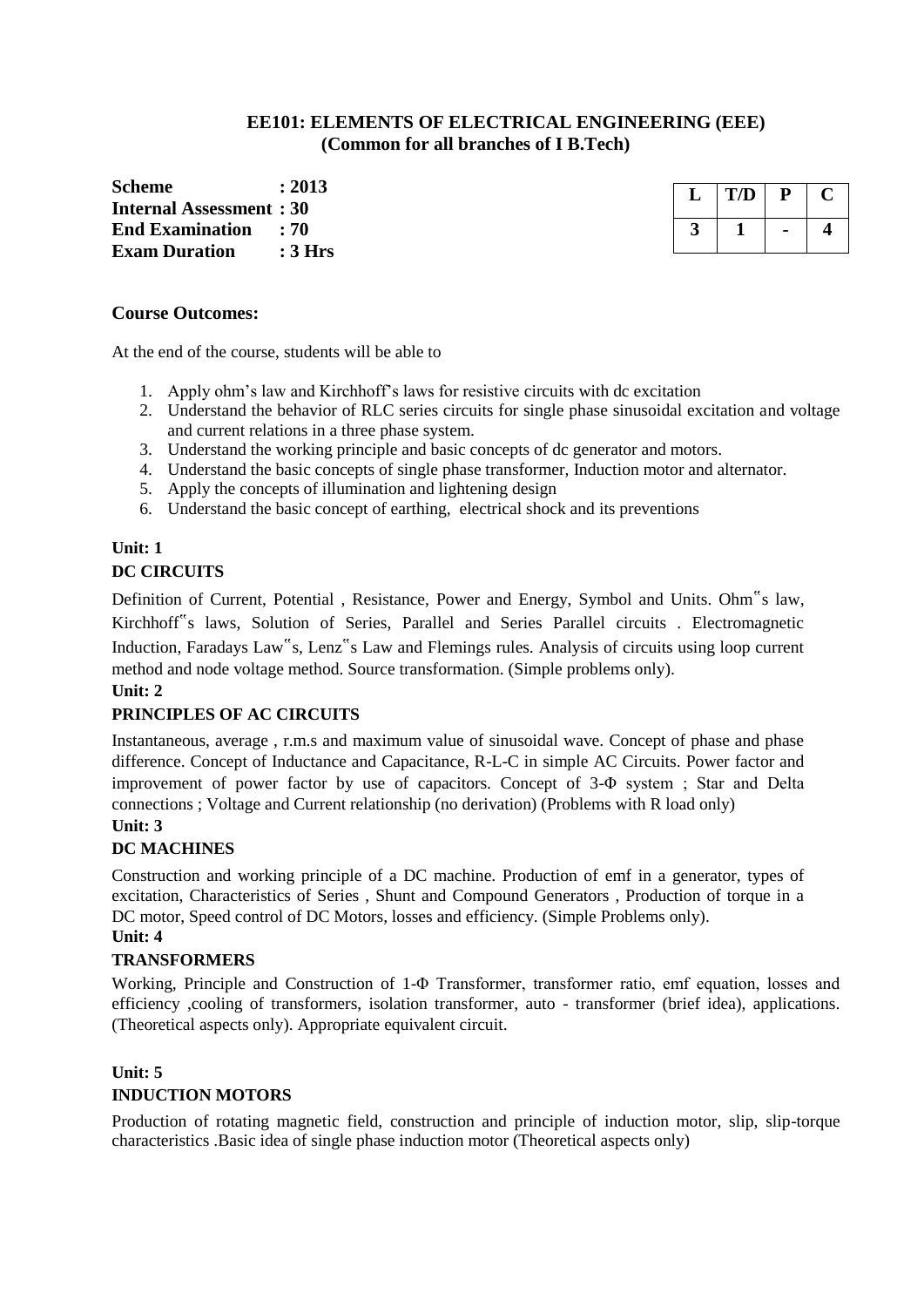#### **AC GENERATORS**

Construction, production of emf, synchronous Impedance, losses and regulation (synchronous impedance method only) (simple problems only).

#### **Unit: 6 ILLUMINATION**

Units and laws of Illumination – Simple lighting calculations – Types of lamps – Incandescent lamps, Fluorescent lamps and Sodium-vapour lamps – Lighting schemes.

## **EARTHING**

Neutral wire, difference between neutral wire and earth wire – Concept of earthing and various types of earthing , applications of fuse and MCB"s – electrical shock , precautions against shock – treatment of electrical shock.

#### **Text Books:**

- 1. M.S. Naidu, S. Kamakshaiah, "Introduction to Electrical Engineering" *Tata McGraw Hill Publishers,* First edition, 2004.
- 2. B.L. Thereja, "Electrical technology-Vol-I & II)" S. Chand Publishers,  $23^{\text{rd}}$  edition. 2004.
- 3. Dr.S.L.Uppal, "Electrical Wiring, Estimating and Costing" Khanna publishers, first edition, 2008.

#### **Reference Books:**

- 6. H. Cotton, "Electrical Technology" CBS Publishers,  $7<sup>th</sup>$  edition, 2005.
- 7. Joseph Edminister, "Electric Circuits" *Tata McGraw Hill Publishers*, 5<sup>th</sup> edition, 2010.
- 8. K.B.Raina, S.K.Battacharya, "Electrical Design Estimating and Costing" New age publishers,  $1<sup>st</sup>$  edition, 1991.

#### **NOTE:**

**End Exam:** The question paper for end examination shall consist of One Compulsory question consisting of objective type, fill in the blanks etc for 10 marks and for the remaining 60 marks student has to answer any four questions out of 6 questions for 15 marks each.

**Internal Assessment:** The question paper for sessional examination shall have one *compulsory* question carrying 6 marks and five other conventional (descriptive or analytical type) questions carrying 8 marks each. The compulsory question consists of objective type questions like the multiple choice, fill in the blanks etc. Apart from the compulsory question, the student has to answer any 3 from the remaining 5 conventional questions.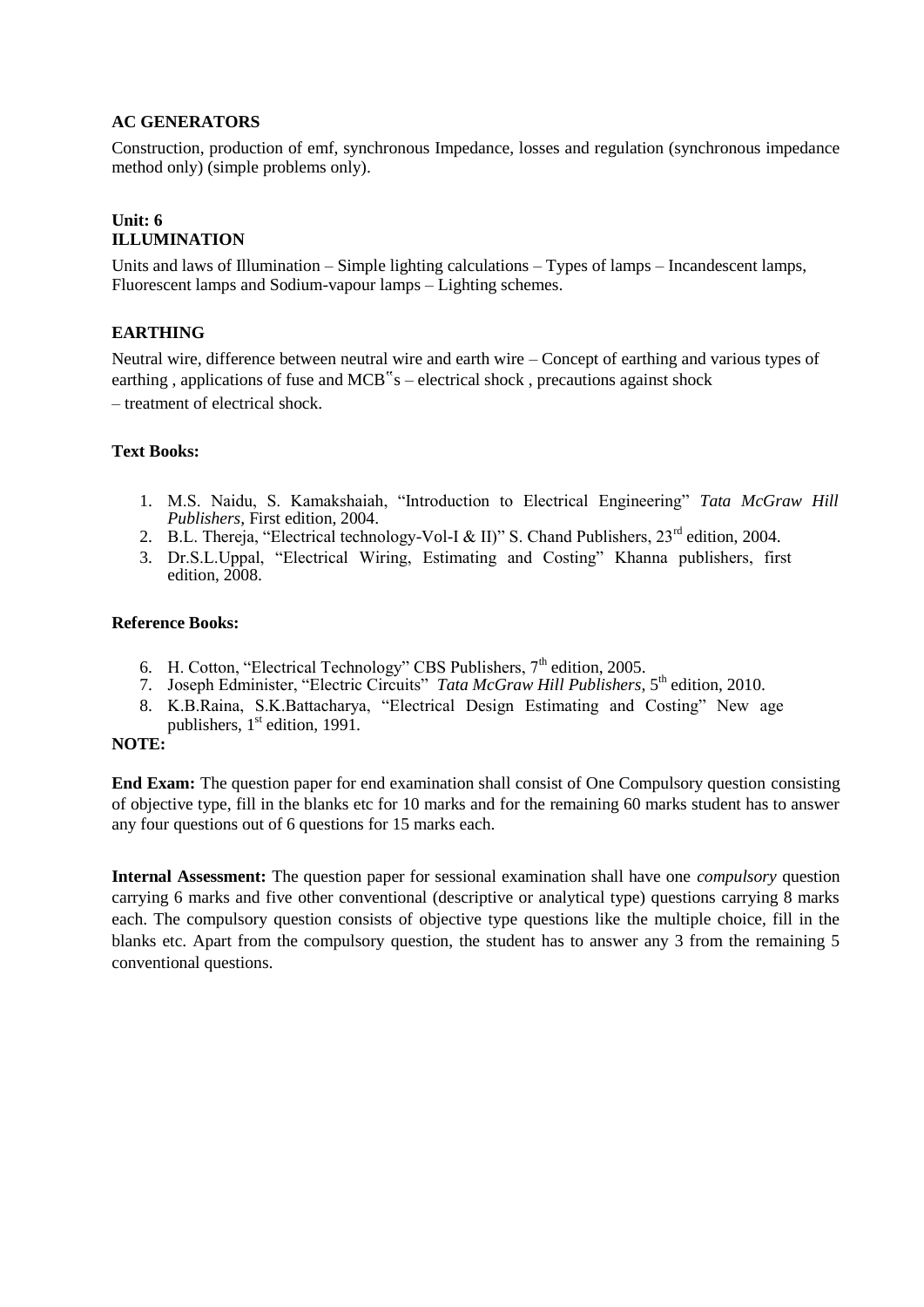## **EC101: BASIC ELECTRONICS ENGINEERING (BEE) (Common for all branches of I B.Tech)**

**Scheme : 2013 Internal Assessment : 30 End Examination : 70 Exam Duration : 3 Hrs**

#### **Course Outcomes:**

At the end of the course, **s**tudents will be able to

- 1. Understand EBDs, compare intrinsic and extrinsic semiconductors and solve numerical problems to calculate their conductivities
- 2. Understand construction, operation, characteristics & applications of diode, BJT, FET, Zener diode and SCR
- 3. Solve problems associated with number system conversion and Boolean algebraic simplifications using Boolean theorems and postulates
- 4. Design binary adders and subsectors(combinational logic circuits), understand all the types of flip-flops, asynchronous counter and shift registers(sequential circuits)
- 5. Explain the classification of transduces with relevant examples and analyse errors in electronic measurements

#### **Unit: 1**

#### **SEMI CONDUCTOR PHYSICS**

Classification of materials based on energy band diagrams, Transport Phenomena in semiconductors - Electrons and Holes in intrinsic semiconductor, Donor and Acceptor impurities, electrical properties of Ge and Si, Hall-effect.

#### **Unit: 2**

#### **JUNCTION DIODE CHARACTERISTICS**

Open-circuited p-n junction, p-n junction as rectifier (forward bias Reverse Bias), current components in p-n diode, Volt-Ampere characteristics of p-n diode, Diode resistance, Break down mechanism in semiconductor diodes- Avalanche breakdown and zener breakdown, Zener diode characteristics, Zener diode as voltage regulator.

**Rectifiers:** Half wave, Full wave, and Bridge rectifiers- their operation, performance characteristics, analysis and comparison.

#### **Unit: 3**

#### **BIPOLAR JUNCTION TRANSISTOR**

Construction, Operation of NPN and PNP transistors, symbols,

Types of configurations- CB, CE and CC configurations and their characteristics, definitions of α, β, and γ and their relations, simple problems, Comparison of CB, CE and CC configurations, Transistor as an amplifier. (Theoretical aspects only).

#### **Unit: 4**

#### **JUNCTION FIELD EFFECT TRANSISTOR**

Construction and operation of N-channel JFET, Circuit symbols for N and P-channel JFET, Drain characteristics, Parameters of JFET, Transfer characteristics of JFET, Comparison of JFET and BJT, Applications of JFET.

#### **INTRODUCTION TO SCR**

Construction, working principle, double transistor analogy and characteristics.(Theoretical aspects only).

| L7D |  |
|-----|--|
|     |  |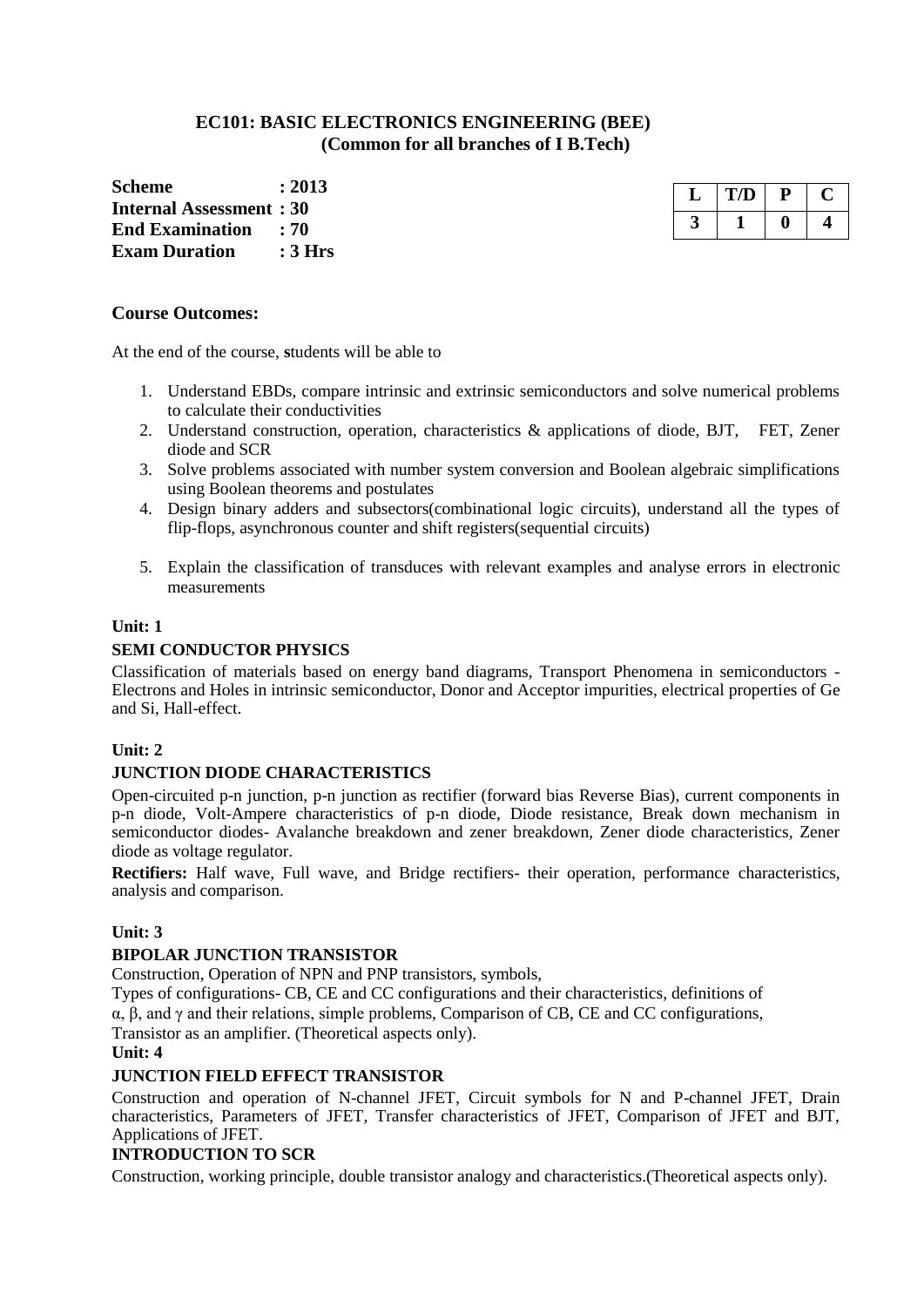# **Unit: 5 DIGITAL ELECTRONICS**

Number Systems-Binary, Octal and Hexadecimal number systems, conversions, Binary Arithmetic, Logic gates-OR,AND,NOT,NAND and NOR gates, DeMorgon"s Theorems, Boolean Algebra, EX-OR and EX-NOR gates.

# **COMBINATIONAL & SEQUENTIAL LOGIC**

Implementation of Boolean functions using logic gates, Half Adder, Full Adder, Half subtractor, Combinational logic verses Sequential logic, Clocked S-R Flip-Flop , J-K Flip-Flop, race-around condition, Master-Slave J-K Flip-Flop, D and T Flip-Flops, counters-decade counter, shift register.

# **Unit: 6**

# **ELECTRONIC INSTRUMENTATION & MEASUREMENTS**

Accuracy and precision, types of errors-statistical analysis, probability of errors. **Transducers-**Classification of transducers, strain gages, displacement transducers-capacitive,

inductive, oscillation, piezoelectric, potentiometric, velocity transducers (LVDT), Temperature measurements, applications.

# **Text Books:**

- 1. Millman Jacob , Christos Halkias, Satyabrata Jit, Electronic Devices & Circuits, Tata McGraw Hill,  $3^{rd}$  edition, 2010.
- 2. S Salivahanan,N Suresh Kumar, A Vallavaraj, Electronic Devices and Circuits, Tata McGraw Hill Publisher,  $4<sup>th</sup>$  edition, 2008
- 3. Millman Jacob, Christos Halkias, Integrated Electronics, Tata McGraw Hill, 1<sup>st</sup> edition, 2008
- 4. Digital Logic and Computer Design, Morris Mano, PHI, 3<sup>rd</sup> edition, 2006
- 5. Electronic instrumentation and Measurement Techniques, William D. Cooper, Prentice-Hall publications,  $1<sup>st</sup>$  edition, 2008.

### **Reference Books:**

- 1. Electronic Devices and Circuits, David A. Bell, Oxford University Press, 5<sup>th</sup> edition,2008.
- 2. Dr. Lal Kishore ,Electronics Devices Circuits, BS Publications , 2nd Edition, 2005.
- 3. Electronic instrumentation and Measurement, AK Sahani, Dhanpat Rai Publications 2<sup>nd</sup> edition.2010*.*

#### **NOTE:**

**End Exam:** The question paper for end examination shall consist of One Compulsory question consisting of objective type, fill in the blanks etc for 10 marks and for the remaining 60 marks student has to answer any four questions out of 6 questions for 15 marks each.

**Internal Assessment:** The question paper for sessional examination shall have one *compulsory* question carrying 6 marks and five other conventional (descriptive or analytical type) questions carrying 8 marks each. The compulsory question consists of objective type questions like the multiple choice, fill in the blanks etc. Apart from the compulsory question, the student has to answer any 3 from the remaining 5 conventional questions.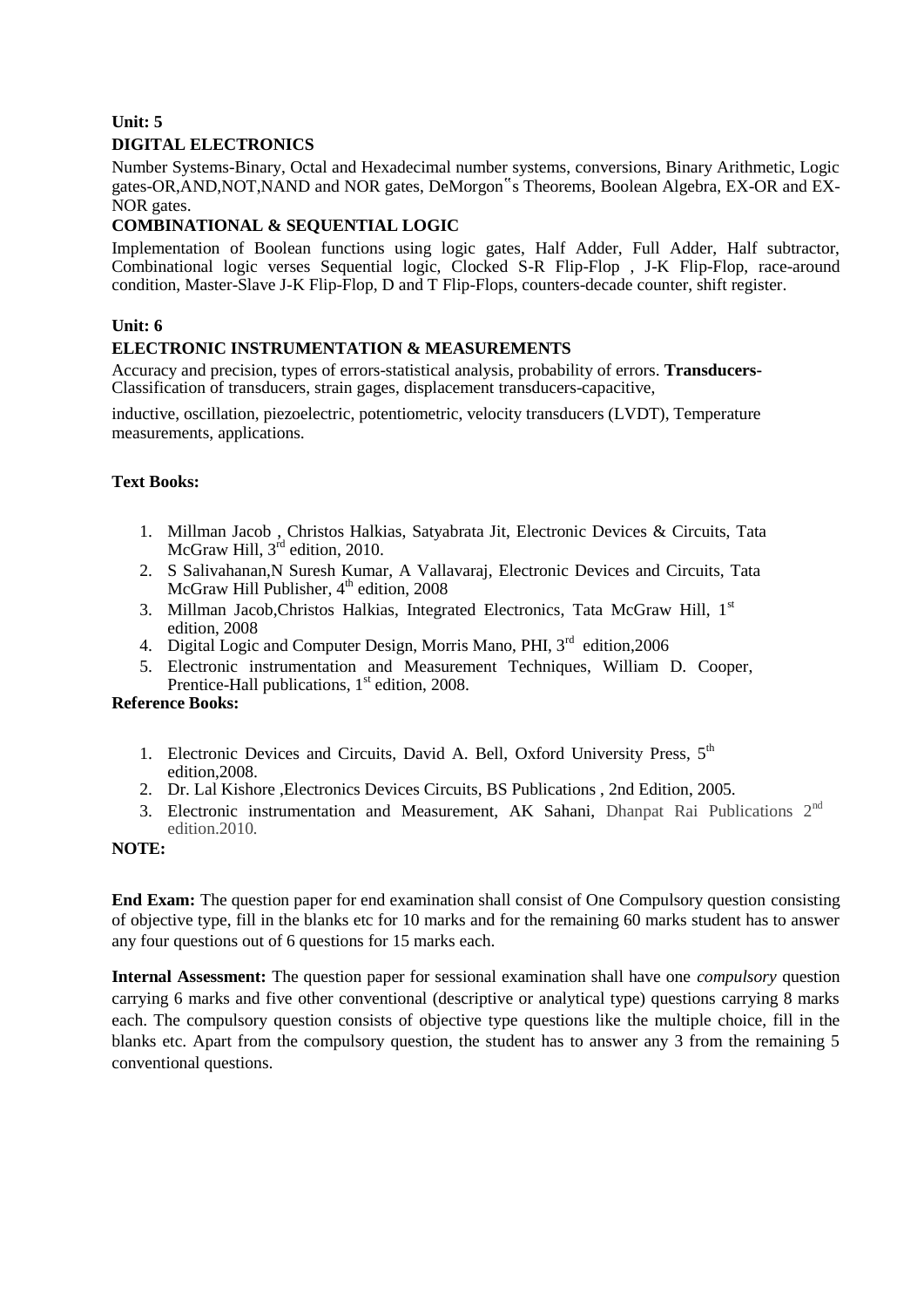# **HU101: PROFESSIONAL COMMUNICATION AND ENGLISH (PCE) (Common for all Branches of I B.Tech)**

**Scheme : 2013 Internal Assessment : 30 End Exam : 70 End Exam Duration : 3 Hrs**

#### **Course Objectives:**

At the end of the course, students will be able to

- 1. Use grammatically acceptable English in oral and written communication.
- 2. Use good vocabulary in technical and general contexts.
- 3. Employ various reading and listening skills like skimming and scanning, note taking and note making – top-down and bottom-up listening skills for comprehending and interpreting technical and general discourses.
- 4. Write technical reports, proposals, job applications, resumes, formal letters and business letters
- 5. Write topical, narrative, descriptive, persuasive analytical and paragraphs and essays with cohesion and coherence

#### **Course Work**

To achieve the objectives, instruction will be imparted through a Text Book, relevant ESP materials, and articles from news papers. Students will be given holistic practice in LSRW skills.

#### **Contents**

- Reading with a purpose: reading for understanding, skimming, scanning, note taking and note making
- Reading Comprehension
- Vocabulary: synonyms, antonyms, one-word substitutes, idioms and idiomatic phrases, prefixes and suffixes and foreign words and words often confused
- Common Errors: articles, prepositions, tenses, concord, modals, conditionals, etc.(Remedial Grammar)
- Essay writing
- Précis writing
- Technical Report Writing: Factual Reports and Feasibility Reports
- E-correspondence: e-mail etiquette
- Reference Skills: Use of dictionary, thesaurus, library and internet for material

#### **Text Books:**

5. Devendra Kohli &Harish Trivedi, Heritage of English, Macmillan India Ltd, 2009

| <b>Selected Topics from the Text Book</b> |                        |
|-------------------------------------------|------------------------|
| 1. A Tea Party                            | : Ruth Prawer Jhabvala |
| 2. The Panorama of India, past            | : Jawaharlal Nehru     |
| 3. English Zindabad Vs Angrezi Hatao      | : Kushwant Singh       |
| 4. Examinations                           | : R.K.Narayan          |
| 5. Man"s War Against Nature               | : Rachel Carson        |

| H. | $\mathbf{U}$ |   |  |
|----|--------------|---|--|
|    |              | - |  |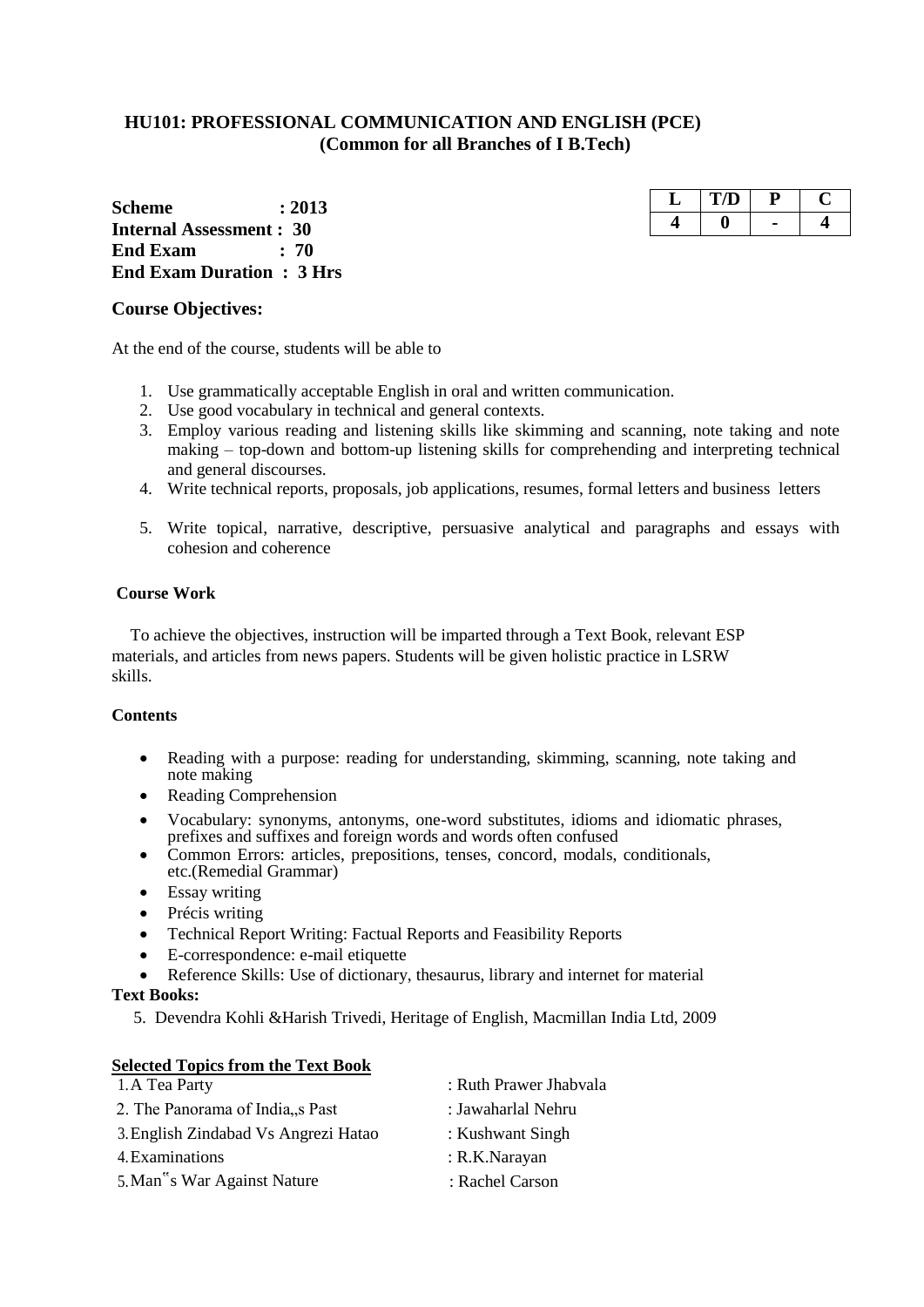#### **Reference Books:**

- 1. Michael Swan, Practical English Usage, Third Edition, Oxford University Press, 2006.
- 2. M.A.Pink & S.E.Thomas, English Grammar, Composition and Correspondence, S.Chand & Sons Pvt Ltd, New Delhi.
- 3. T.Samson, Innovate with English, A Course for Engineering Students, Foundation Books, 2010
- 4. Study Reading A Course in Reading Skills for Academic Purposes, Foundation Books, 2008.
- 5. M.A.Ashraf Rozvi, Effective Technical Communication, Tata Mc Graw Hill, 2005.

#### **NOTE:**

**End Exam:** End Examination will be for Seventy Marks (70). The question paper will consist of Seven Questions and each question will carry ten (10) marks. All the questions are compulsory. Some questions will have internal choice. There will be questions on essay writing, short answer questions, vocabulary, correction of sentences, letter writing, reading comprehension, précis writing and report writing.

**Internal Assessment:** Two sessional examinations for 30 marks each will be conducted. All the questions in the Sessional Examination question paper are compulsory. Some questions will have internal choice. There will be questions on essay writing, short answer questions, vocabulary, reading comprehension, letter writing, précis writing, report writing and correction of sentences.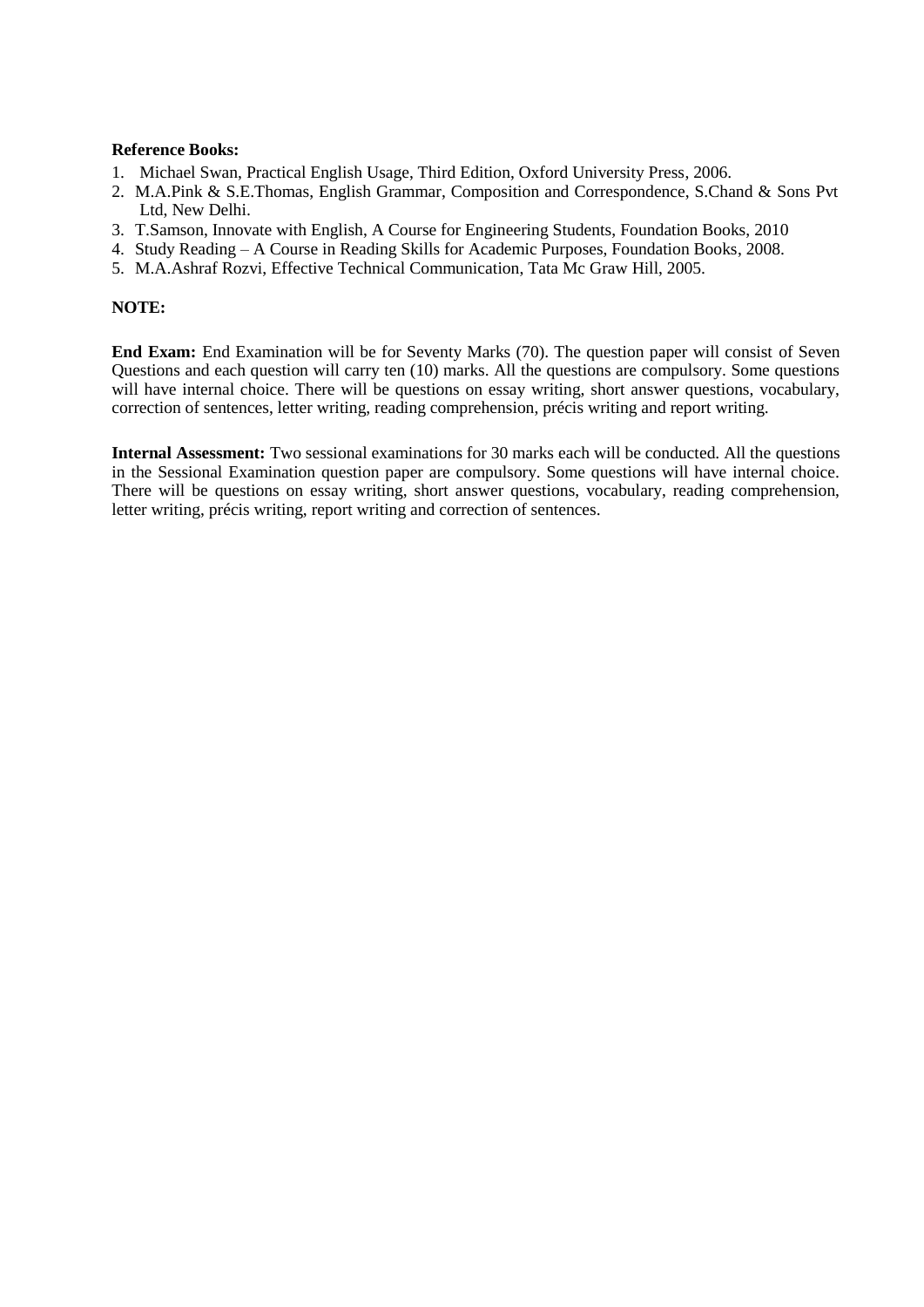# **HU102: PHONETICS AND COMMUNICATION SKILLS LAB (PCP) (Common for all branches of I B.Tech)**

**Scheme : 2013 Internal Assessment : 30 End Exam : 70 End Exam Duration : 2 Hrs**

#### **Course Outcomes:**

At the end of the course, students will be able to

- 1. Speak internationally intelligible English without mother tongue accent
- 2. Adopt appropriate intonation patterns for effective oral communication
- 3. Identify International Phonetic Symbols to find the pronunciation of new words
- 4. Speak in English confidently, fluently and effectively
- 5. Exhibit team playing and leadership skills
- 6. Face job interviews confidently

### **PHONETICS LABORATORY**

Focus in the lab is on accent neutralization for international intelligibility

- 1. Introduction to English Phonetic Symbols and associated sounds.
- 2. Practice in Consonant sounds
- 3. Practice in Vowels and Diphthongs
- 4. Practice in Accent, Rhythm and Intonation

#### **COMMUNICATION SKILLS LABORATORY**

Focus in the lab is more on fluency than on accuracy

- 1. Inter-personal Communication
- a) Self Introduction
- b) Introducing Others
- c) Non-Verbal Communication
- d) Posture, gait and body language.
- 2. Communication in Formal Situations
- a) Public speaking Extempore, Prepared Speech
- b) Role-play
- c) Situational Dialogues
- d) Sell-out
- e) JAM
- f) Telephone etiquette

| נו |  |
|----|--|
|    |  |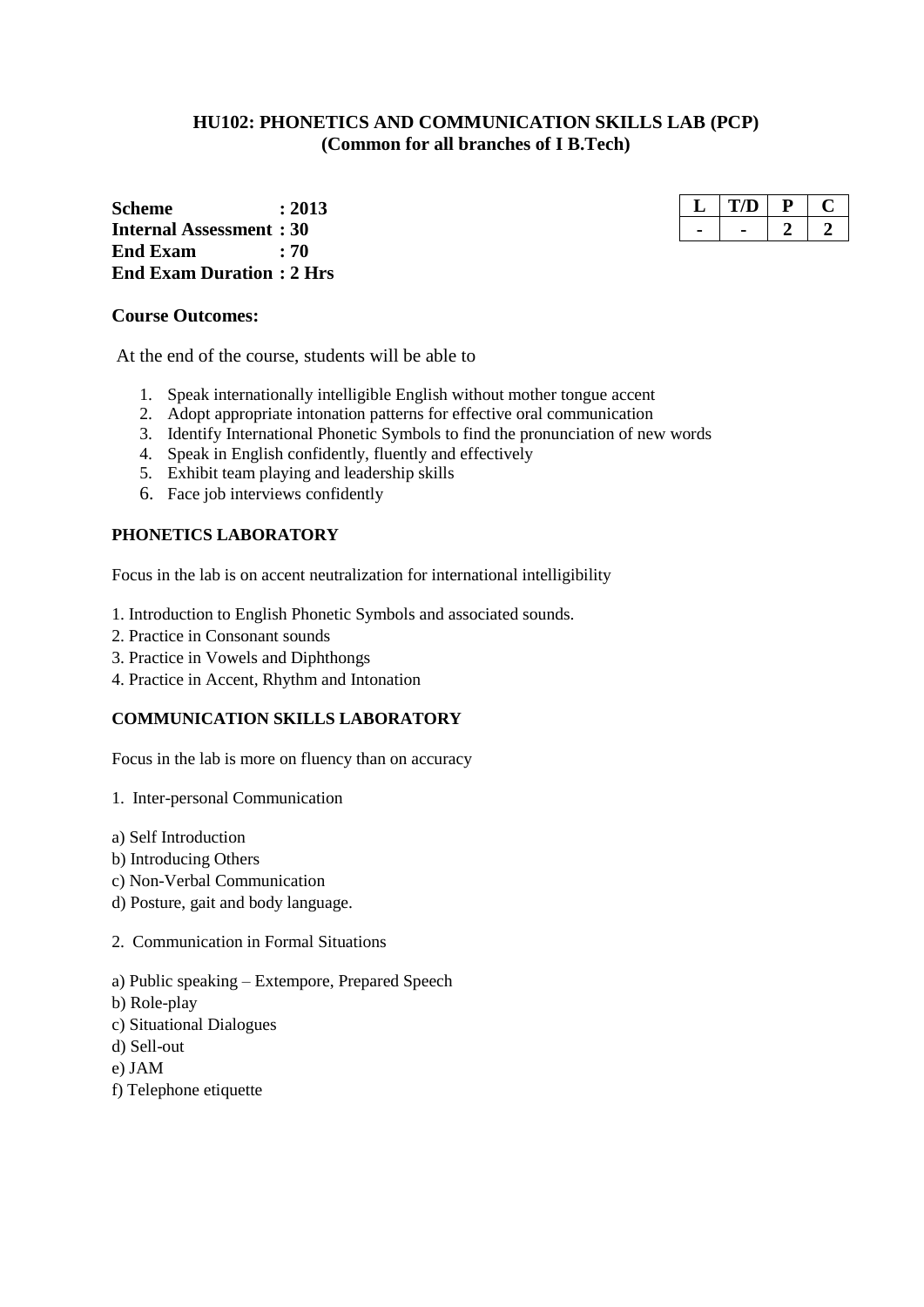#### **Books Recommended**

1. Exercises in Spoken English Part – I, Part – II & Part – III Published by Central Institute of English and Foreign Languages, Hyderabad.

- 2. A Course in Phonetics and Spoken English, Dhamija Sethi, Prentice Hall of India, Pvt Ltd.
- 3. T. Balasubramanyam , A.Text Book of English Phonetics for Indian Students, Macmillan India Ltd.,
- 4. Krishna Mohan and Meera Benerjee , Developing Communication Skills , Macmillan India Ltd.,
- 5. D.Souza Eunice and Shahani. G , "Communication Skills in English" , Noble Publishing House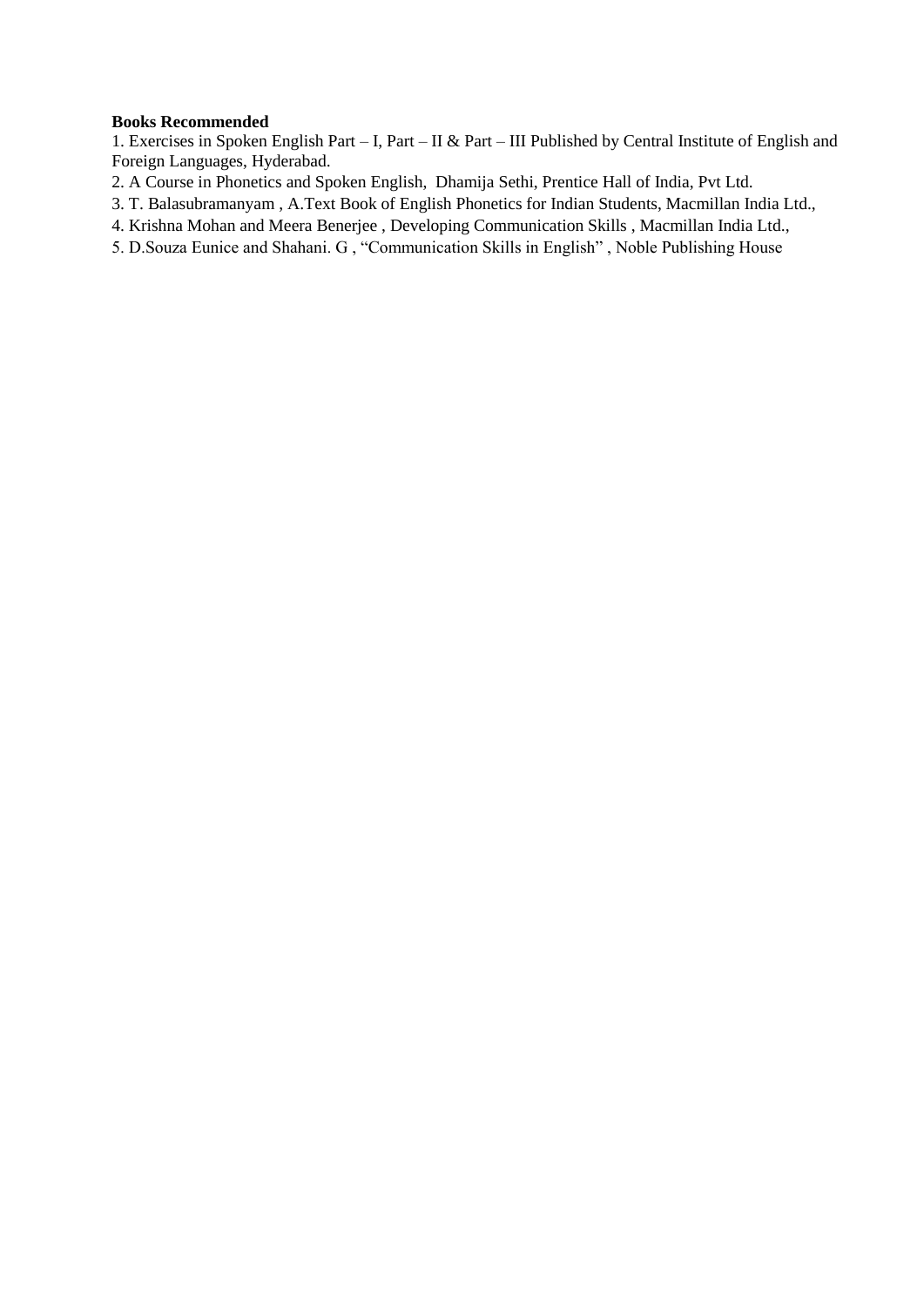#### **ML101: ENVIRONMENTAL STUDIES (ESC) (Common for all branches of I B.Tech)**

**Scheme : 2013 Internal Assessment : 100 Exam Duration : 2 Hrs**

#### **Course Outcomes:**

At the end of the course, students are able to:

- 1. Apply the knowledge of Environmental issues in his area of work
- 2. Appreciate the need and methods for conservation of Natural Resources for sustainable development
- 3. Implement the knowledge of Ecosystem, Biodiversity and their importance.
- 4. Appreciate the Social issues related to Environment
- 5. Appreciate disaster management in preventing loss of property and life
- 6. Appraise the use of IT and related technology to conser environment and human health.

#### **Unit-I: Introduction to Environmental Science**

Definition, scope and importance of Environmental Studies, Multidisciplinary Nature - Need for public awareness.

#### **Unit-II: Natural Resources**

Energy Resources-Growing energy needs, nonrenewable and renewable energy resources: Hydel, Solar, Wind and Nuclear energy sources, Water Resources: Use and over-utilization of surface and ground water, floods, drought, conflicts over water, dams benefits and problems, Forest Resources: Use and over-exploitation, deforestation, Timber extraction, mining, dams and their effects on forests and tribal people, aforestation, social forestry, Food Resources: World food problems, changes caused by agriculture and over grazing, effects of modern agriculture, fertilizers- pesticides problems, water logging, salinity. Role of individual in conservation of natural resources.

#### **Unit-III: Concept of an Ecosystem**

Structure and functions of an ecosystem. Energy flow in an ecosystem, Ecological succession, Food chains and food web and ecological pyramids. Structure and functions of Forest, Grassland, Desert, Pond, River and Ocean Ecosystems.

#### **Unit-IV: Biodiversity and Its Conservation**

Levels of Biodiversity, Consumptive, Productive, Social, Ethical and Ecological service uses of Biodiversity. India as a mega diversity nation. Threats to Biodiversity- Habitat Loss, Poaching and Man-Wildlife conflicts. Conservation strategies: In-situ and ex-situ conservation -Bio-geographical classification, Endangered and endemic species of India, Biodiversity Hot Spots.

#### **Unit-V: Environmental Pollution**

Definition, Causes, effects and control measures of Air, Soil, Water, and Noise Pollutions. Nuclear hazards, Disaster management: Floods, earth quakes, cyclone and land- slides. Role of an individual in prevention of pollution. Global warming, Acid rain, Ozone layer depletion. Solid-Waste Management.

| T/D | Ρ |  |
|-----|---|--|
|     |   |  |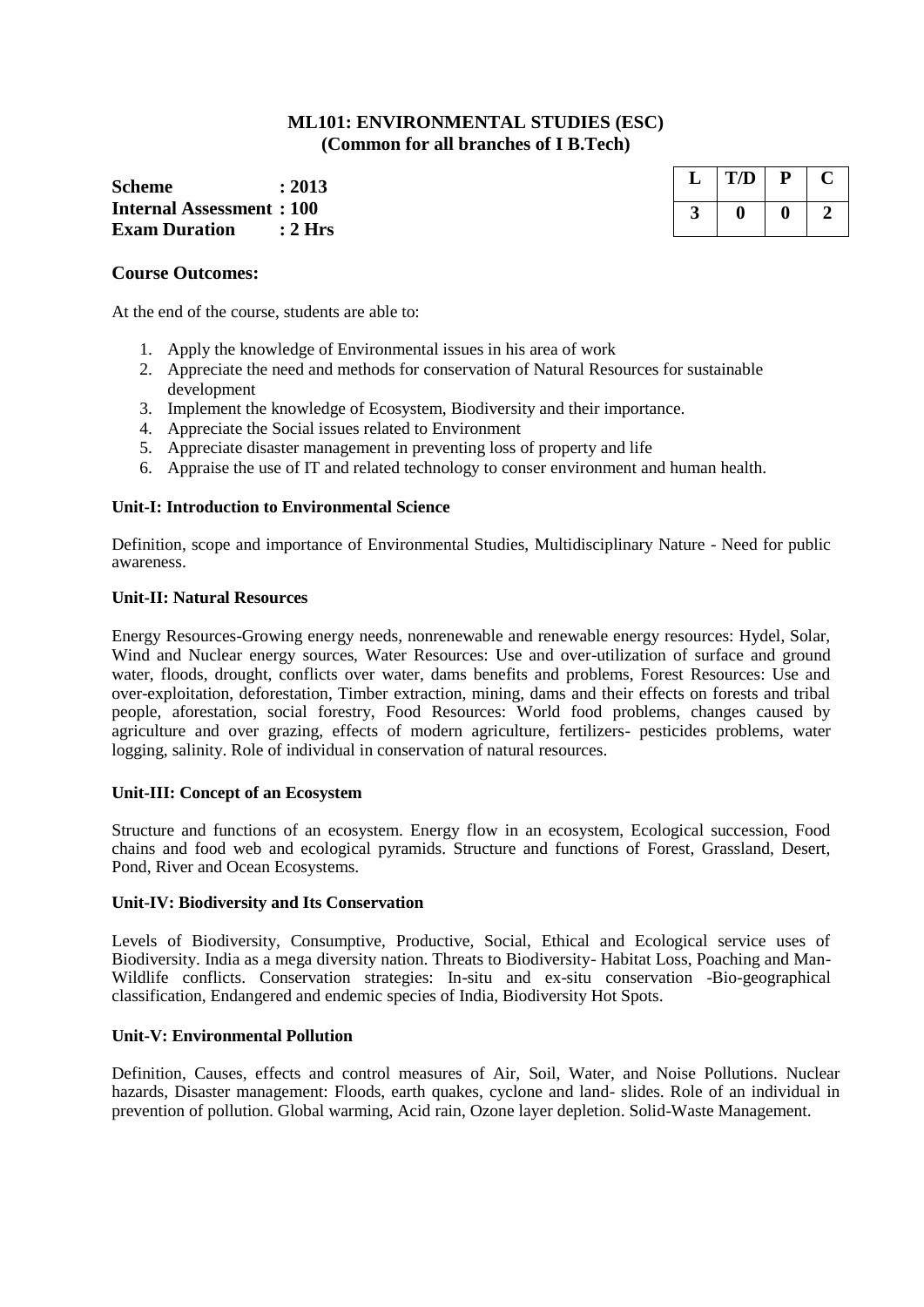#### **Unit-VI: Social Issues and the Environment**

Consumerism and waste products, Form unsustainable to sustainable development, Acts related to Air, Water and Forest. Issues involved in enforcement of environmental legislations. Role of Information Technology in Environment and Human health. Field work.

#### **Text Books:**

- 1. C.P.Koushik & Anubha Kaushik " Environmental Studies" New Age International(P) Ltd., New Delhi.
- 2. Bharucha Erach, "The Biodiversity of India", Mapin Publishing Pvt., Ltd.

#### **Reference Books:**

- 1. Benny Joseph. "Environmental Studies", Tata McGraw Hill, New Delhi.
- 2. R. Rajagopalan, Environmental Studies-from crisis to cure, 2nd Edition, Oxford University Press, New Delhi, 2011.

#### **NOTE:**

**END EXAM:** There is no End Examination for this subject.

**INTERNAL ASSESSMENT:** Two Internal Examinations will be conducted for 50 Marks each. The Question paper consists of SIX questions. The FIRST question is compulsory. It consists of 10 questions of two marks each. Four questions to be answered from the remaining five questions and each question carries 7.5 marks.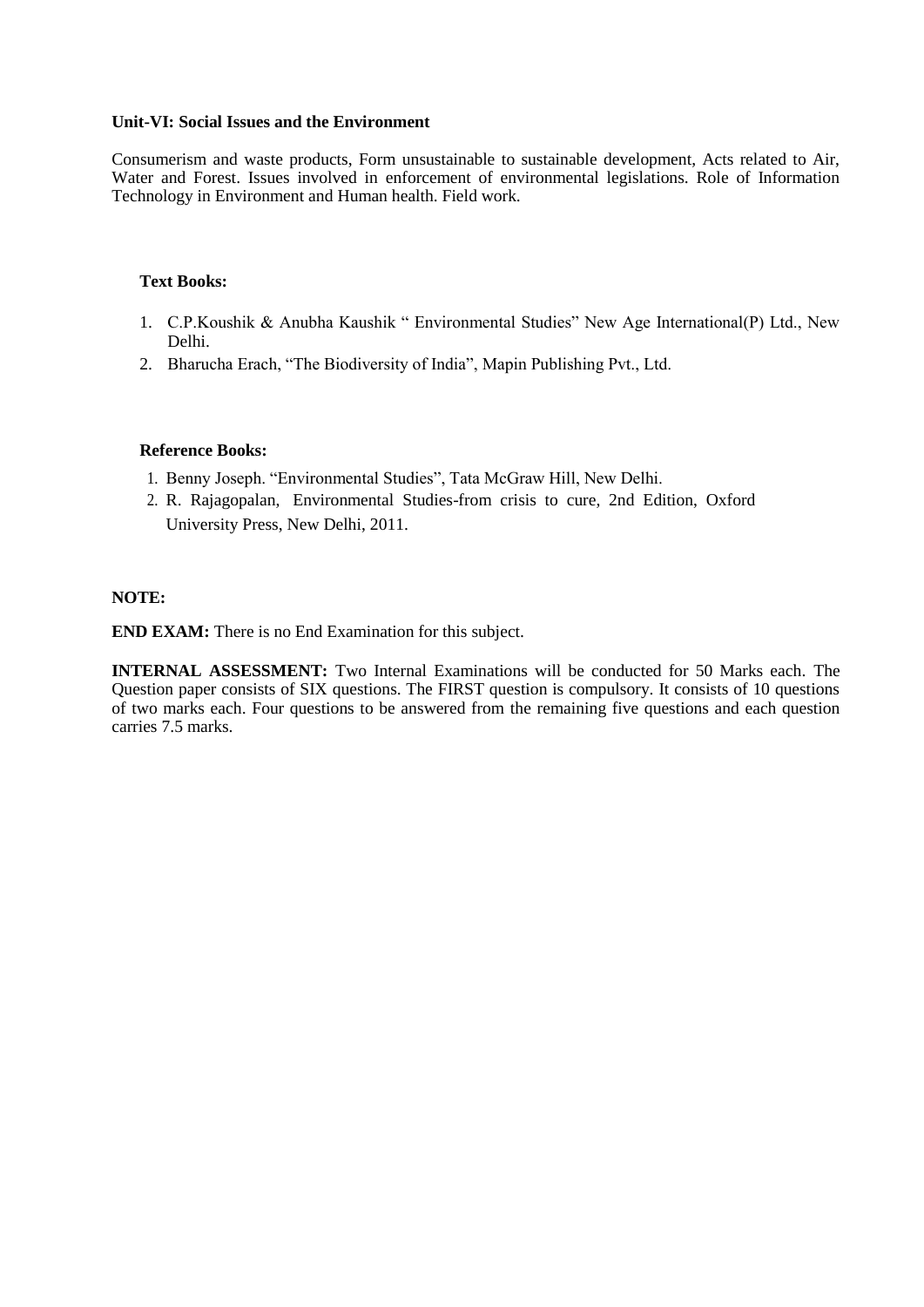# **ML102: PROFESSIONAL ETHICS AND HUMAN VALUES (PEHV) (Common to All Branches of I B.Tech)**

**Scheme : 2013 Internal Assessment : 100 Exam Duration : 2 Hrs**

#### **Course Outcomes:**

At the end of the course, students are able to

- 1. Understand the importance of ethics and human values and become humane.
- 2. Function in accordance with national and international codes of conduct prescribed by professional bodies.
- 3. Assess environmental issues to take protective measures to avoid risks.
- 4. Strike a balance between professional obligations and social responsibilities and become ethically good.
- 5. Understand the importance of various engineering ethics.

# **Unit: 1 HUMAN VALUES**

Morals – Values - Ethics – Morals Vs Laws - Integrity - Work Ethics - Respect for Others - Peaceful Life - Honesty - Courage - Valuing Time- Empathy - Character - Spirituality

### **Unit: 2**

### **ENGINEERING ETHICS**

Definition of Engineering Ethics - Varieties of Morals - Types of Inquiry – Kohlberg's Theory –Gilligan's Theory - Consensus & Controversy - Models of Professional Roles - Customs and Religion - Uses of Ethical Theories

#### **Unit: 3**

#### **SAFETY, RESPONSIBILITIES & RIGHTS**

Safety and Risk - Risk Benefit Analysis and Reducing Risk - Collegiality and Loyalty - Respect for Authority

Confidentiality - Occupational Crime - Professional Rights - Employee Rights - Intellectual Property Rights (IPR)

# **Unit: 4 GLOBAL ISSUES**

Multinational Corporations - Environmental Ethics - Computer Ethics -Engineers as Managers - Consulting Engineers - Moral Leadership - Sample Code of Ethics like ASME, ASCE, IEEE, Institute of Engineers, Indian Institute of Materials Management, IETE etc.,

| L | T/D | P |  |
|---|-----|---|--|
|   |     |   |  |